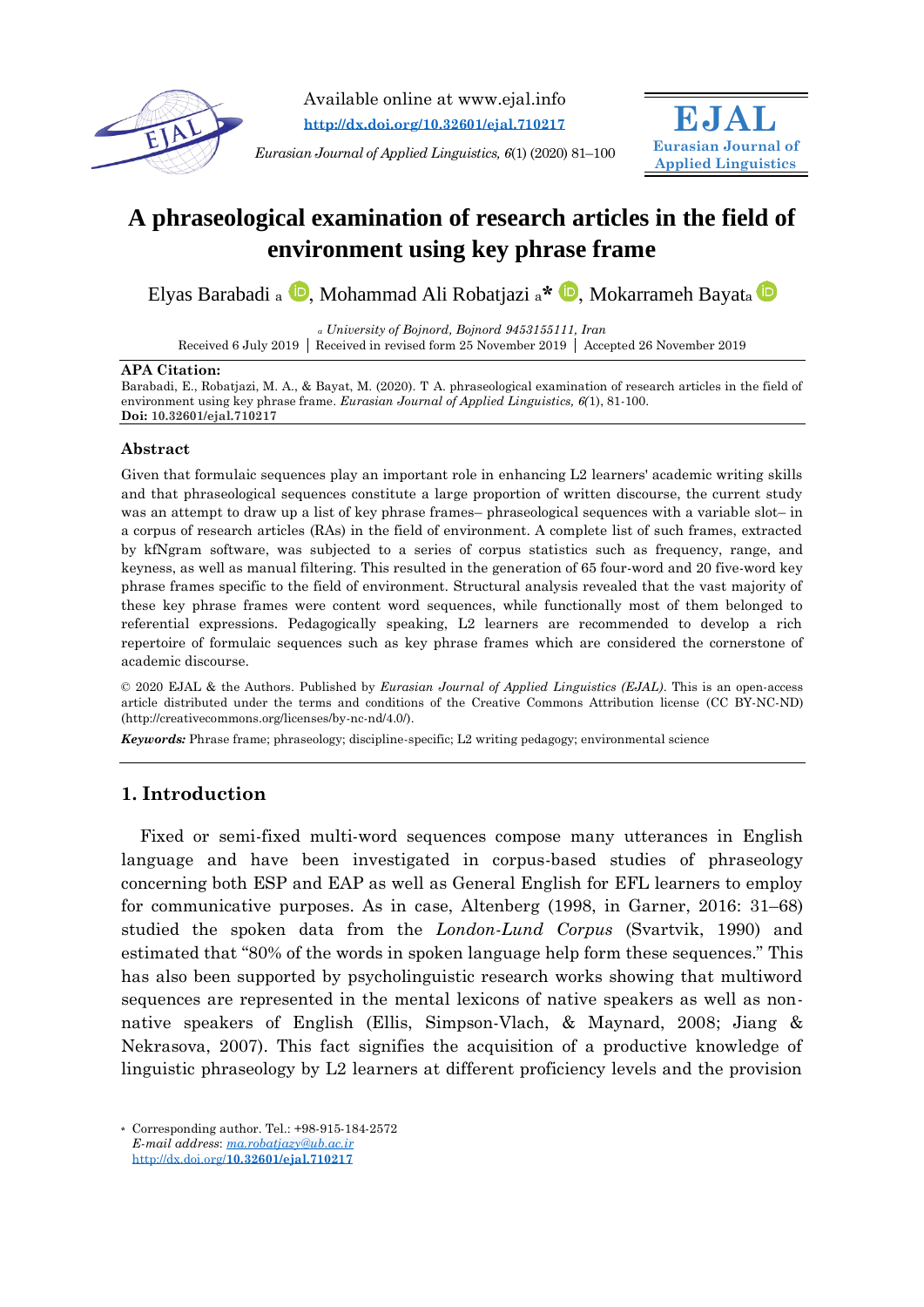of lists of academic formulaic expressions for them proves central. Based on this assumption, in the past, research has tried to identify continuous and discontinuous sequences in which frames surrounding a variable slot are formed, and this notion has been investigated under different combinations as Firth's (1957) notion of Collocation, Stubbs' (2002) category of Chains, Hunston's (2008) grouping of Semantic Sequences, Eeg-Olofsson and Altenberg's (1994) classification of Prefabricated Expressions, Ellis et al.'s (2008) premise of Formulaic Language, Simpson-Vlach and Ellis's (2010) notion of Academic Formulas, Cheng, Greaves, and Warren (2006) and Forchini and Murphy's (2008) N-Grams, and Biber's (2009), Lexical Bundles among which one key difference has been the methodology applied in identifying the lexical sequences.

Nevertheless, Biber argues that not all these approaches can be considered accurate; rather, differences in investigatory endeavors in phraseology in turn take different kinds of multi-word sequences (Biber, 2009). From all the methodologies adopted for investigating the sequences, one common concept, which is increasingly attaining its locus proper in L2 pedagogy and constitutes the formulaic expressions, is phrase-frames (PFs) that contain one or more variable slots. PFs, which were originally referred to as 'collocational frameworks' (Renouf & Sinclair, 1991) and 'lexical frames' (Gray & Biber, 2013) as the recurrent word sequences and fundamental units of meaning, are considered as one type of linguistic construction that can become a L2 learner's linguistic system and be represented in his mental lexicon. Thus, that PFs constitute the formulaic frames in an L2 learner's linguistic knowledge enhances the necessity that L2 teachers equip their students with a repertoire of multiple conventionalized modes of stringing words together through established sequence frames. Having recognized the significance of real linguistic and communicative use of PFs and the importance of providing, categorizing, and teaching of these frames, researchers in corpus linguistics have conducted research on phraseology and its valuable contribution to L2 acquisition and pedagogy and have tried to derive different types of lists from various academic corpora such as the '*Academic Formulas List'* (*AFL*, Simpson-Vlach & Ellis, 2010) and the '*Phrasal Expressions List'* (Martinez & Schmitt, 2012).

To add to the significance of PFs, Fletcher (2006, 2011) holds that the inclusion of these frames in the academic lists enriches academic formulaic expression appreciation both in writing and conversations acquisitively and pedagogically. These variants in a frame usually establish similar semantic or functional clusters such as in '*the \* of the study* which can be filled by *purpose* and *goal* as well as *motivation* or *rationale'* (Lu et al. 2018) and they are more variable in writing than in conversation (Gray & Biber, 2013). These explanations provide us with the insight that teaching variable frames helps teachers present abundant language to learners while reducing the cognitive reliance on memory and helps learners understand the degree of formulaicity of varied linguistic constructions. Moreover, as Biber et al. (1999) and Hyland (2008) maintain, registers, genres, and disciplines vary linguistically, and determining how meaning is created in the subsets of language is suggestive of a specialized grammar and vocabulary (Römer, 2010). Thus, these valuable intuitions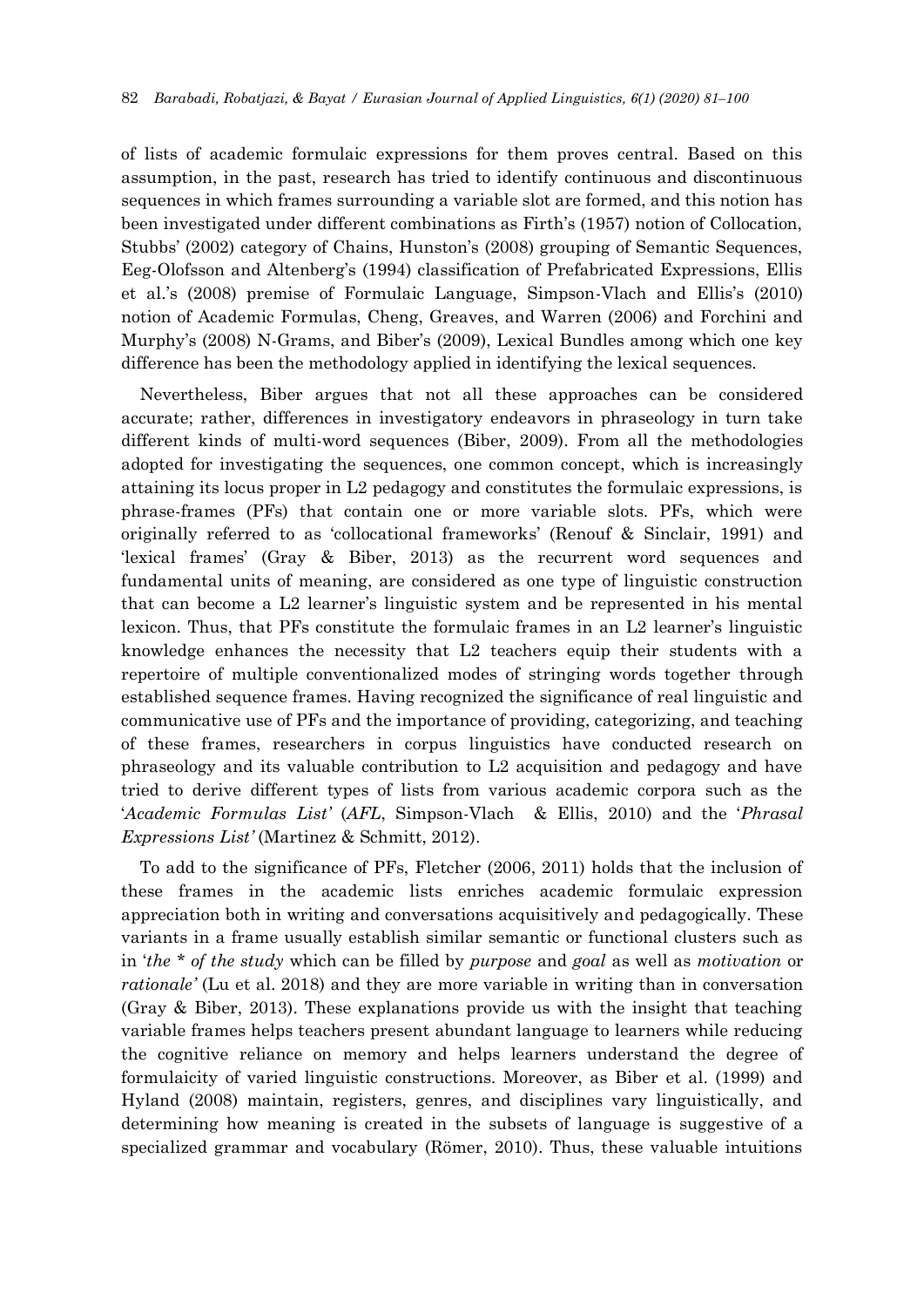help researchers in applied linguistics come to a better understanding of formulaic language in particular academic corporal bodies and convince them that providing lists of formulaic expressions for specific genres assists teachers in satisfying the undertaking of genre pedagogy and help learners enjoy the real benefits of pulling together language, content, and contexts (Hyland, 2007). Therefore, provoked by these insights, we aimed to explore PFs in an EAP corpus of environmental RAs and derive a pedagogically beneficial list of PFs in texts related to that field. To this end, first a set of PFs was identified and filtered through methodological procedures involving kfNgram software and manual examination. Then, all PFs were structurally and functionally analyzed. Given the above explanations, the present study aimed at answering the following research questions:

- What are the key PFs (both four and five-word sequences) of RAs in the field of environment?
- What is the structural profile of these four and five-word PFs?
- What is the functional profile of these four and five-word PFs?

## **2. Literature review**

Results of many corpus-based researches have emphasized the significance of L2 learners' acquiring productive knowledge of language phraseology. Many researchers exploring this aspect of language learning have examined the fixed multi-word sequences practiced by different learners in academic settings and compared and contrasted their use with and against that employed by native-speakers.

Sinclair (2008a) asserts that "the normal primary carrier of meaning is the phrase and not the word; the word is the limiting case of the phrase and has no other status in the description of meaning." (p. 409) and continues that phrase is central and pivotal in linguistic analysis emphasizing the superiority of an approach that focuses on phrases rather than words in a vacuum (Sinclair, 2004). Sinclair (2008b) stresses that "one of the great strengths of a phraseological approach is the preservation of the integrity of text for much longer than alternative approaches to description, and in turn this entails the preservation of meaning" (p. xvii). In the same vein, Hunston (2002) draws on a theory of "language as phraseology" and emphasizes that an integrative and interdisciplinary approach be adopted for the phraseological studies (p. 137).

Phraseological research in different corpuses, especially in English textual bodies, has shown that most utterances in English are comprised of fixed or semi-fixed multiword sequences. Altenberg (1998), for example, analyzed the spoken data from the *London-Lund Corpus* (Svartvik, 1990) and came to this conclusion that most of the words in spoken language include phrasal combinations. Several other studies conducted on phrase-frames (Ellis et al., 2008; Jiang and Nekrasova, 2007; Siyanova-Chantura, and Martinez, 2015) have indicated that languages largely include fixed or semi-fixed multi-word sequences that are used in communication through spoken or written modalities.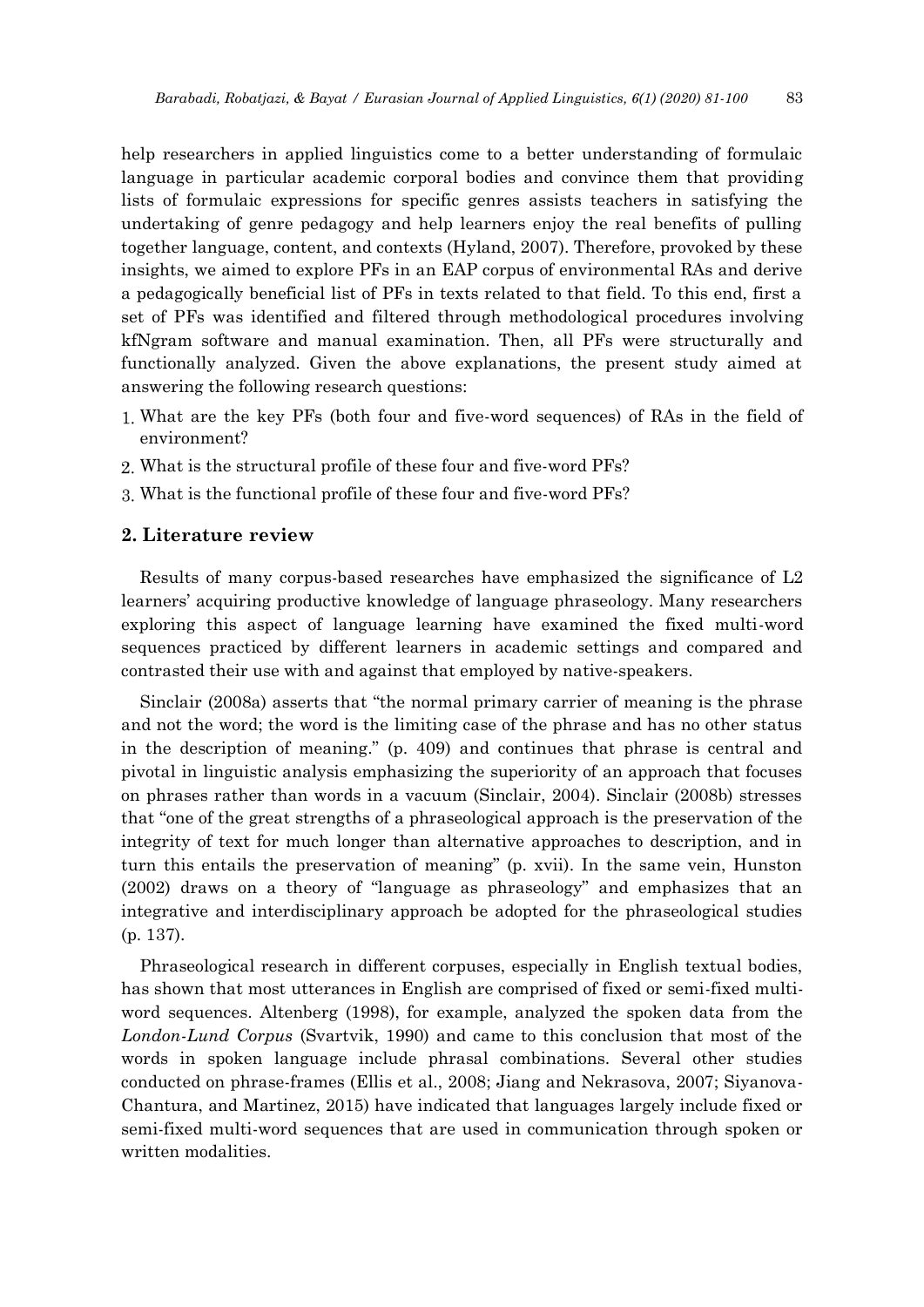In recent years, research methodology in corpus linguistics has given a way to different perspectives on how to investigate frequent multi-word units in a variety of text types or genres. Based on the frequency and distribution of PFs in various texts, the most frequently used sequences of words have been investigated by researchers in different ways and, therefore, touched upon in specialist literatures, e.g. 'chunks' (O'Keefe, McCarthy, & Carter, 2007), 'PFs' (Fletcher, 2002-2007), 'formulaic frames' (Biber, 2009), etc., of which Fletcher's (2002-2007) PFs– as sets of variants of n-grams of varied length identical except for one word, phrase, or clause– have been acting as a theoretical framework for the description of phraseological patterns in different texts.

Gray and Biber (2013), in a paper entitled *Lexical Frames in Academic Prose and Conversation*, worked on lexical bundles comprised of discontinuous sequences where words form a frame surrounding a variable slot such as *'I don't \* to, it is \* to'* (p. 109). By using corpus-driven approach to identify the set of recurrent four-word continuous and discontinuous patterns in conversational and academic writing and direct computational analysis of the corpora, they revealed a more complete set of frames than alternative approaches, resulting in the documentation of highly frequent frames rarely identified in previous research. They also found that phraseology in English conversation is connected to lexical patterning, while phraseology in academic writing is more inherently linked to grammatical constructions, which testifies the bigger pervasiveness of patterned language in spoken language than in written language. However, as for the frames in academic writing, they are typically more subject to change than frames in conversation and are mainly comprised of function words.

Concerning the genre-bundle and field-dependency analysis, Cunningham (2017) examined a nearly 2,300,000-word corpus of 128 mathematics RAs collected from eight scholarly mathematical journals through 'key phrase frames framework' (pp. 71- 2) and found out that while there are plenty of resources accessible for teaching research writing of outdated research papers, teachers enjoy little to refer in teaching graduate students in mathematics. Adopting the PFs theory, recurring multiword units with a variable slot or blank, Cunningham tried to establish the concept of key PFs mainly consisting of nouns, while coherence and cohesion of referential, logical and discourse types being emphasized as supporting the PFs assumption.

Continuing with the approach orientation trend, Schmitt (2013) drew on multiword phraseological units in a research study entitled *'Formulaic Language and Collocation'*. Herein, the old-run assumption that vocabulary typically does not take its meaning in a vacuum but in a context, held together by syntax and frames, with an emphasis on formulaic language in both spoken and written modes, was reestablished. In this study, it was emphasized that formulaic language is not merely a peripheral feature of language; rather, it is a permeating and indispensable feature of how that language is and shall be used and mastery and teaching of formulaic language prove vital in academic settings.

In a research work *'Is there a Formula for Formulaic Language?'*, to highlight the significance of formulaic language concept, Forsyth and Grabowski (2015) tried to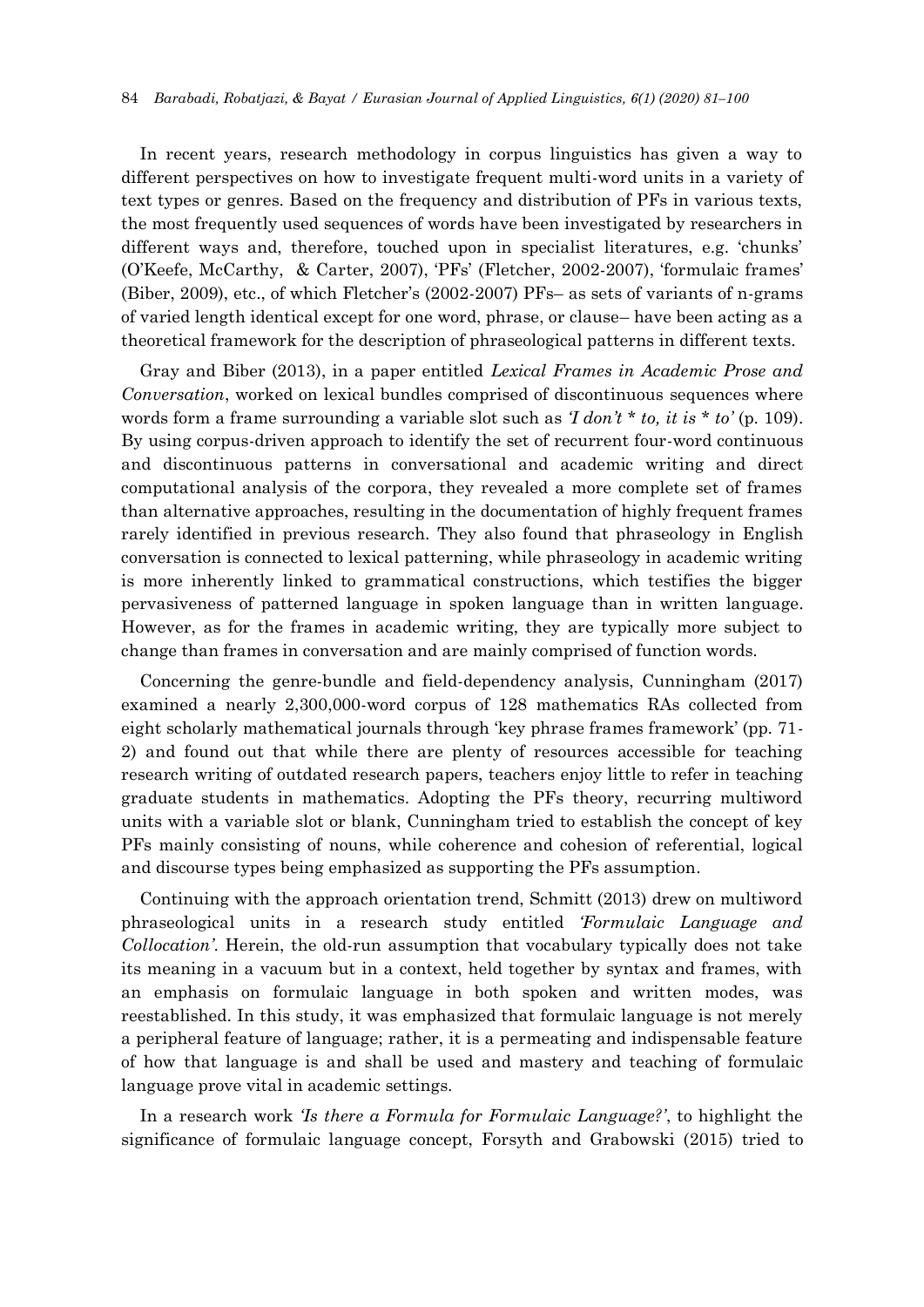detect and measure the traces of formulaic language pattern variability by adopting the PF theoretical framework proposed by Fletcher (2002-2007). The degree to which a text type can incorporate inflexible sequences of words was the focus of the study. By focusing on modes of identifying the traces of formulaic language and enumerating its repetition in texts, they showed that formulaicity is an unformulated concept due to the disagreement among linguistics researchers and that one piece of corpora can be more formulaic than another.

To better appreciate the conceptualization of formulaicity and attribute it to phraseology and to signify the phraseological methodology in investigating the corpuses, Garner (2016), by adopting a PF approach, investigated phraseology in learner writing across proficiency levels. The quantitative and qualitative characteristics of PFs employed by L1 German learners of English at five different proficiency levels in the *EF-Cambridge Open Language Database* were investigated. The findings showed that PFs in texts grew less predictable, more functionally complex and inconsistent as proficiency level grew.

To add to the literature of phraseological studies, Grabowski (2015) conducted a study on the intra-disciplinary register variation of PFs in English pharmaceutical corpuses. This corpus-driven investigation tried to explain the use, structure and discourse roles of contiguous sequences of four word PFs as in '*be \* with caution, to take \* medicine*'. The analyses indicated 3 significant results: 1. the use and discourse functions of PFs showing variations in pharmaceutical texts, 2. the correlation between the frequency of PFs and their pattern variability depending on a register or genre, and 3. the discourse functions of PFs as distinct from those of their textual variants. The results indicated that intra-disciplinary register varies and the patterns of use, composition and discourse functions of the 50 most frequent PFs are not consistent across "patient information leaflets, summaries of product characteristics, clinical trial protocols and chapters/sections from academic textbooks on pharmacology" (p. 285).

Phraseology as a newly established discipline has also inclusively dealt with different corpuses with various non-academic genres and registers. In this turning point, Fuster-Marquez (2014) has taken a further step by empirically investigating the lexical bundles and PFs in the language of hotel websites. This analysis proved that hotels and similar systems enjoy highly specialized discourses which in turn require specific investigative attempts. In this study, Marquez investigated a British hotel website corpus containing 242,000 words from a database and found that bundles and PFs follow comparable codes but vary in tractability. In addition, PFs indicate a close association with Sinclair's (1991) 'idiom and open-choice principle' (pp. 84-5, 105-6) which does not limit the bundles but allows different insertions. In the same vein, Biber et al. (2004) assert that registers differ both in quality and quantity with incomparable lexical bundles. Hotel websites, for example, have highly distinguished phraseological references different from other registers or text types. Since these websites follow a motivational register in linguistic choice to influence customers, the word sequential choice enjoys both a referential and evaluative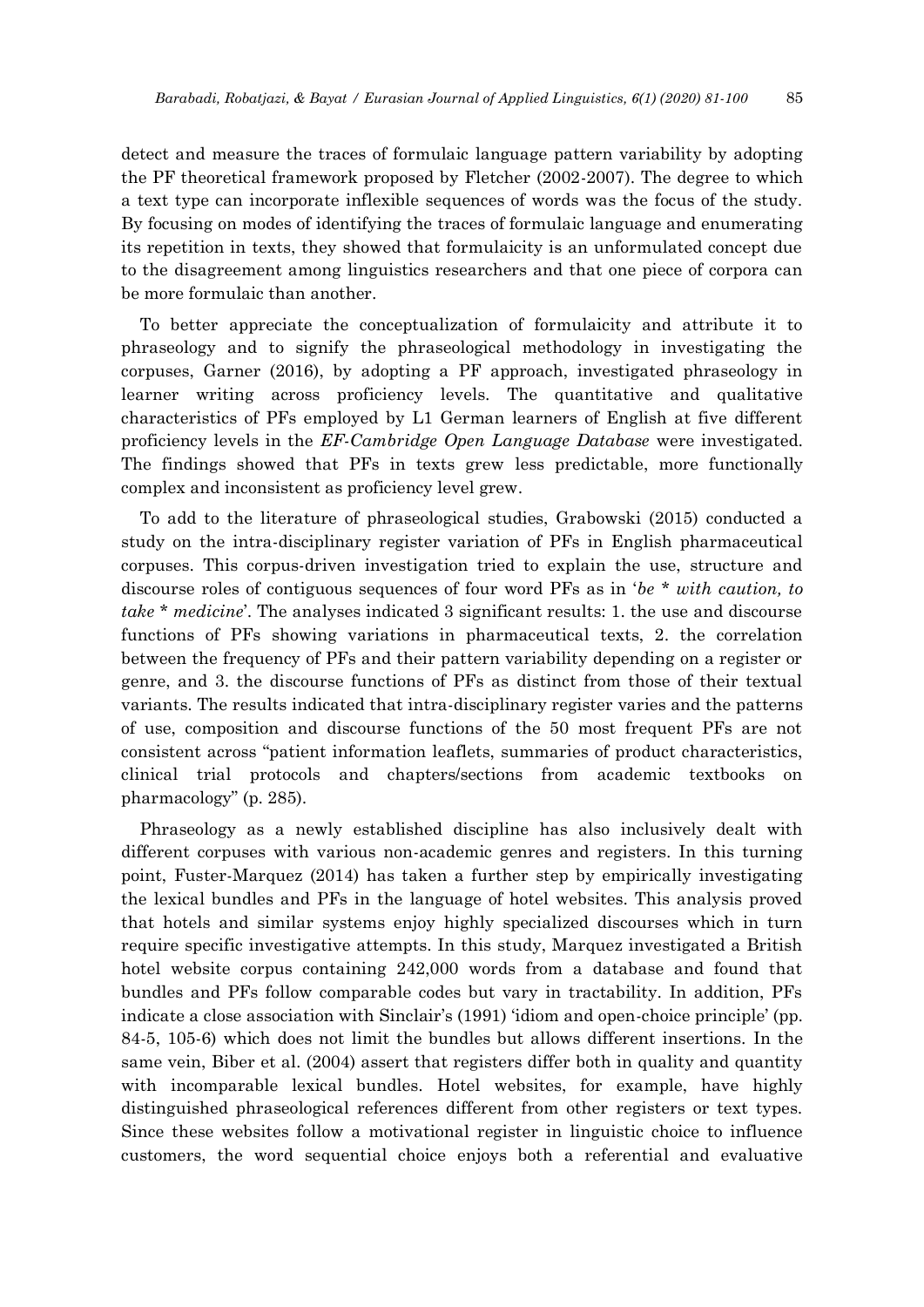function with a focus on motivational choice of phrases, words and sequences like *quite convenient*, *perfectly suited for,* etc. (pp. 105-6).

'*Academic Writing Revisited: A Phraseological Analysis of Applied Linguistics High-Stake Genres from the Perspective of Lexical Bundles*' is a study conducted by Jalali and Zarei (2016). In their work, the academic genre of Applied Linguistics RAs used by two master-level and PhD EFL scholars as beginner discourse members in the same discipline were investigated. The findings indicated that, in many cases, postgraduate students were able to use target bundles as the writers of published articles did with little difference.

Römer (2009) in *'The inseparability of lexis and grammar'* studied the crossing point of lexis and grammar and offered corpus proofs for the inseparability of these two areas conventionally separated in language pedagogy and linguistic studies. The study touched upon the influential research strands and model-building strategies in "pattern grammar and collostructural analysis, lexical-grammatical pattern continuum, the way meaning is generated, and the expletive subject *it* pattern in expert and apprentice academic writings" (pp. 1, 158-9). The findings of the study indicated that research strands and theories applied for phraseological studies are not diverse enough but the interconnectivity of lexis and grammar and the close relationship between constructions and meanings are emphatically held up.

In his work, *'Establishing the phraseological profile of a text type'*, Römer (2010) reestablished that meaning does not primarily reside in individual words but in a phrase. He examined recurring phrases in language trying to convince corpus researchers that a profile of the phraseological sequences in a text or text collection can be developed. By applying his model (the Phraseological Profile Model–PPM) to a 3.5-million-word corpus of online academic book reviews, he found that the PPM can substantially facilitate the analysis of the occurrence and distribution of the phraseological strands and sequential boundaries "in linguistic book reviews, and how it helps to determine the extent of the phraseological tendency of language" (pp. 95-8).

Working on text- and genre-specific concept of phrases and sequential wordings, Win and Masada (2015) explored technical PFs from research paper titles of graduate students and proposed a method for the researchers' exploring the technical frames through word n-grams extraction. They investigated the trigrams in the titles through applying mathematical procedures like PageRank algorithm to the co-occurrence graph and came up with weighted and unweighted trigrams as "technical keyphrases" at the higher ranks. They concluded that "while the top ranked trigrams obtained by unweighted PageRank have just a self-contained meaning, those obtained by their method are technical PFs, i.e., a word sequence that forms a complete technical phrase only after putting a technical word (or words) before or/and after it" (pp. 558-9, 563).

## **3. Method**

*3.1. Corpus*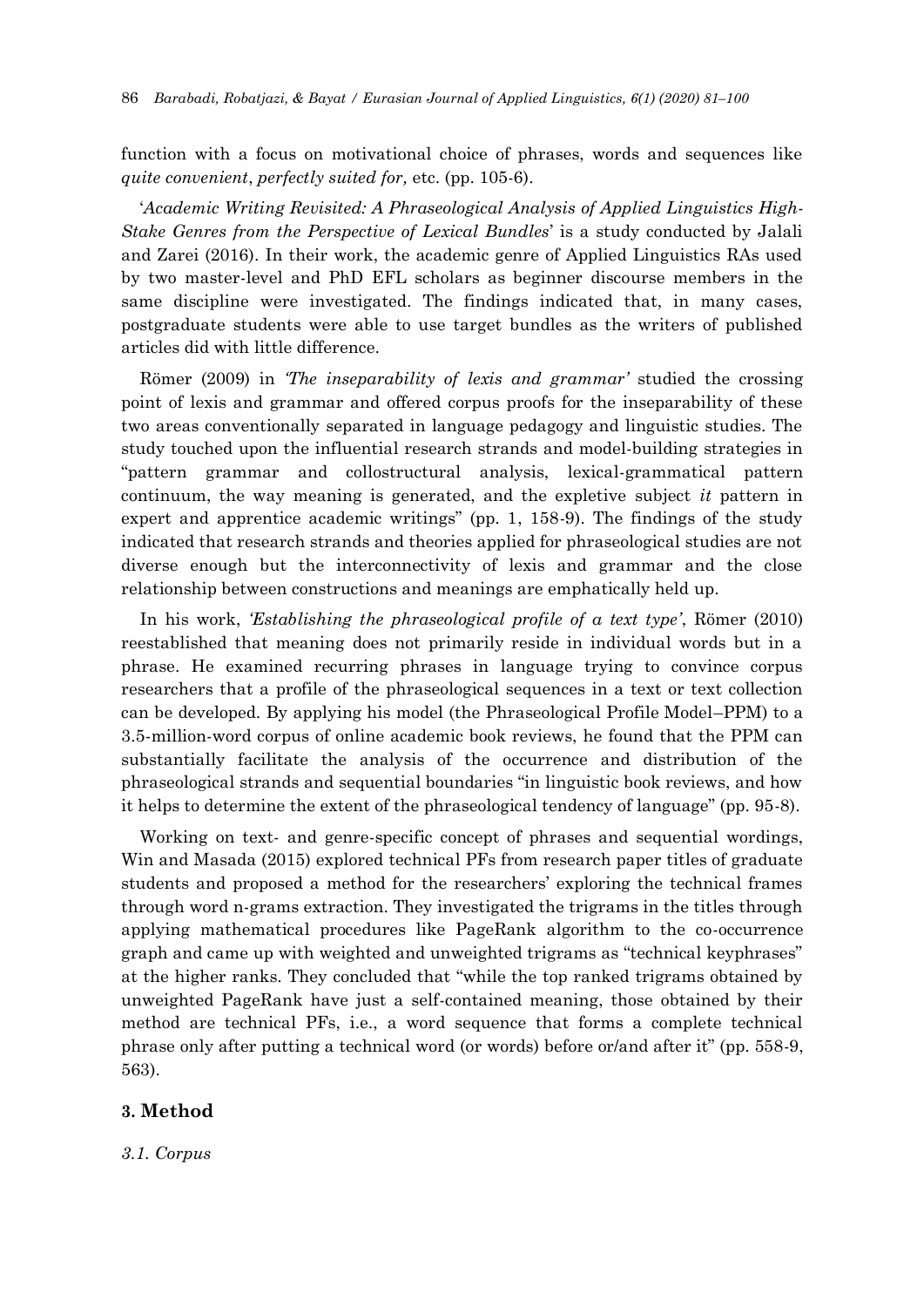Having consulted the Environment Category of the Journal Citation Reports of 2018, we developed the corpus of the study from 125 RAs consisting of all sections except for references and appendixes from five 2014–2018 high-ranking Environmental Science journals with impact factors between 28.92 and 8.3. This corpus included 862343 words from five articles. Moreover, to come up with a fairly homogenous corpus, one additional criterion was taken into account: only RAs having Introduction, Methods, Results, Discussion, and Conclusion were selected.

Table 1 The Journals Used in the Corpus

| Journal                              | No. of texts | Word count |
|--------------------------------------|--------------|------------|
| Energy and Environmental Science     | 25           | 219887     |
| Nature climate change                | 25           | 158193     |
| Global change biology                | 25           | 139908     |
| Environmental health perspectives    | 25           | 242076     |
| Frontiers in ecology and environment | 25           | 94156      |

## *3.2. Procedure*

A five-step procedure was employed in order to identify PFs specific to Environmental Science. To identify them, a complete list of all PFs was prepared inductively (bottom-up approach compared to bundle-to-frame approach) using the kfNgram software (Fletcher, 2011). Next, in order to reduce the data and identify the most relevant key PFs, we used frequency and range cut-offs, with the data being manually filtered by two experts in Environmental Science and Applied Linguistics. Then, by using the software, the measure of keyness, which is based on the comparison of the frequency of PFs in this corpus to a reference group corpus, was applied to identify key PFs only from the initial candidates. Finally, they were examined in terms of structure and function.

## *3.2.1. Identification of PFs*

Having compiled the corpus, all possible PFs with different lengths were extracted. The list included n-grams of size four and five, and following the previous research (Grabowski, 2015; Fuster-Markuez & Pennock-Speck, 2015; Römer, 2010), we initially extracted n-grams of size four. Additionally, n-grams of size five were included for two reasons: first, longer n-grams make it possible to extract more semantically complete PFs (Lu et al., 2018); second, n-grams of size five allow us to identify those PFs concerning discipline, genre, and register-specific (Cunningham, 2017; Römer, 2009). With the size of n-grams decided, all the variants of each p-frame were obtained through the software. The generated n-grams were used to identify PFs by combining those identical n-grams except for the one variable slot. For example, the n-grams *at the watershed scale* and *at the global scale* are used to create the frame *at the \* scale* with a frequency of 71.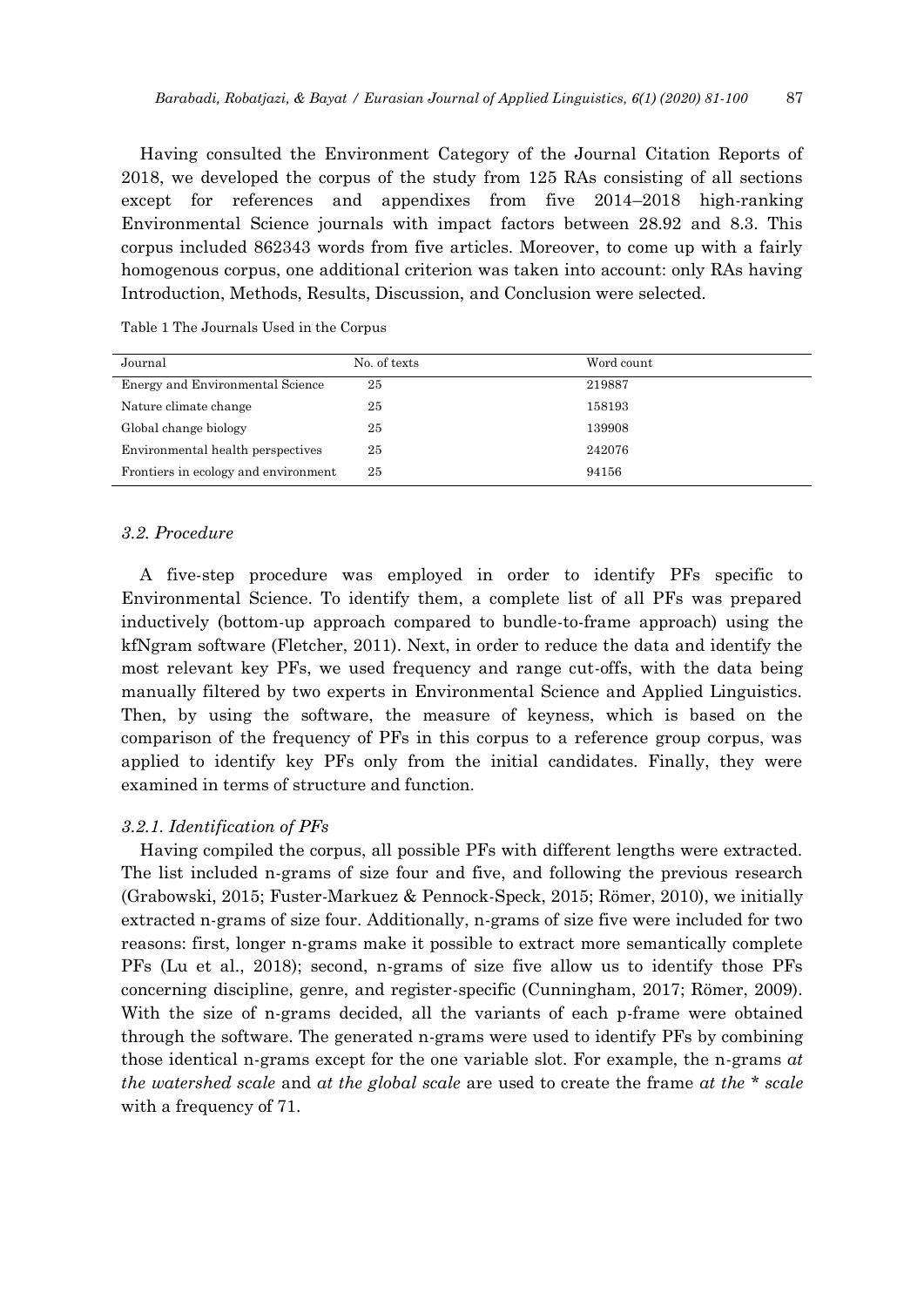#### *3.2.2. Manual filtering*

The initial extracted candidate PFs went under careful manual examination. First, all PFs containing proper names, punctuation marks, digits, and other symbols were discarded. Following Lu et al. (2018), we excluded all linguistically incomplete PFs *(\* surface area of the* with fillers such as *the, specific,* and *protected*) or did not enjoy clausal boundaries (e.g. *the adsorbent \* the* with fillers such as *and, however,* and *from*). To achieve these aims, we carried out a significant amount of concordance analysis by examining each p-frame in its original textual context. Then, in the case of four-word PFs, only sequences with internal variable slot were retained, and those with a variable slot at the beginning or end of the frame were excluded because such frames could be subsumed under five-word PFs. As for the five-word PFs, sequences with a variable slot in any position were considered as potential candidates. However, it should be noted that many of the five-word PFs with a variable slot at the beginning or end of the frame were removed because either they were linguistically incomplete, or they crossed clausal boundaries. Another filtering criterion for retaining a p-frame was having at least three variants. For example, the p-frame *food security \* biodiversity* with only two variants (e.g. *and* and *or*) was removed because such frames are too fixed to be considered a true p-frame. Finally, two experts in Environmental Science and Applied Linguistics were asked to decide whether a particular p-frame was specifically related to the field of environment. However, this phase was conducted after applying the keyness measure. For example, although the five-word sequence *to enhance the \* of* (fillers: *performance, development, removal,* and *rate*) could successfully be included as a key p-frame, it was rejected as a p-frame irrelevant to environment by both experts.

#### *3.2.3. Frequency and range criteria*

Two additional methodological considerations for reducing the data and hence identifying key PFs were the frequency cut-off points of p-frame and the number of texts (e.g. journals) in which a p-frame should appear (e.g. range) to be determined. Regarding frequency, the raw count of each p-frame was normed to one million words. Then, only PFs that met the cut-off point of 20 counts per million words (i.e. 17 in our corpus) were retained and the rest were removed. As for the range, previous researchers (Cunningham, 2017; Golparvar & Barabadi, 2020) held that a p-frame should appear at least in 75% of the texts constituting a corpus, but as Lu et al. (2018) rightly argued determining range threshold is an arbitrary decision which is contingently made by the researchers. Given all these considerations, any p-frame had to appear in three texts out of five texts (e.g. five journals) that comprised the corpus in this study. We used Antconc 3.2.4m (Anthony, 2014) to search the five files related to the five environmental journals separately and to examine the concordance plots.

#### *3.2.4. Key PFs identification*

Identification of key PFs distinctive of environment was the last step taken to reduce the data. To achieve this aim, the normalized frequency of each p-frame in our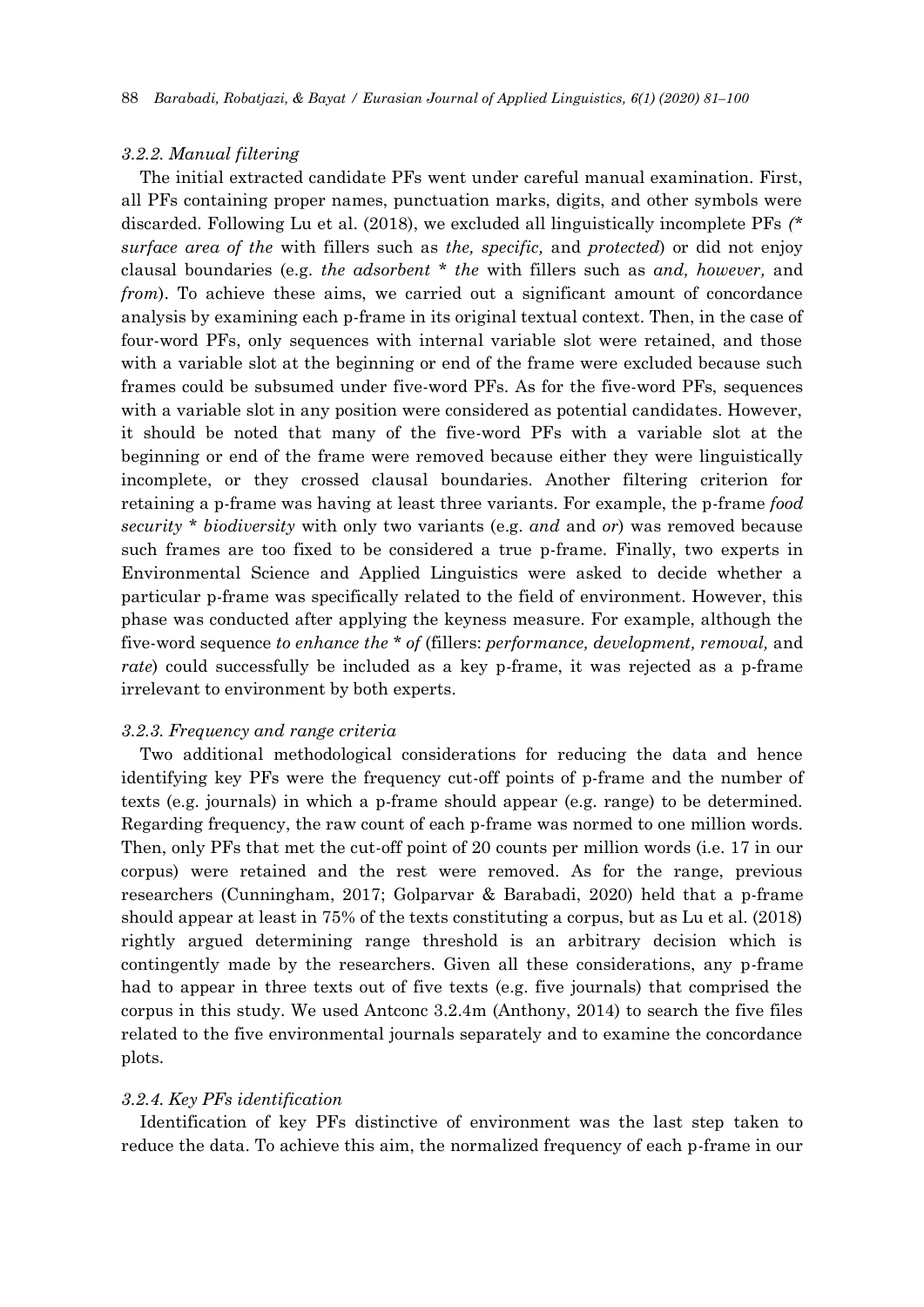study was compared to its counterpart in the British Academic Written English Corpus (BAWE) as the reference. Following Cunningham (2017), we excluded those more frequent PFs in the reference corpus. To carry out the comparison, we applied sMAPE formulation involving "the difference of the two values over the average of the two values" (Cunningham, 2017: 73). Simply put, this formula involves (Environment – BAWE) / (Environment + BAWE)/2). sMAPE has a maximum value of 2, given that the frequency of a particular frame in BAWE is not equal to zero. In the present study, sMAPE score of 1.95 and above was used to identify those frames 'having occurred 100 times more frequently in the corpus of the current study than in BAWE. Finally, the resulting frames meeting the previous criteria were subjected to Fisher's exact test to gain clear assurance that a particular frame presence in the two corpora is significantly different. The results of Fisher's test indicated that all key PFs meeting the sMAPE threshold score of 1.95 or above could do well on Fisher's exact test.

#### *3.2.5. Structural and functional analysis of key PFs*

Those PFs selected as ultimate candidates were further structurally and functionally analyzed based on Gray and Biber's (2013) structural classification and Simpson-Vlach and Ellis' (2010) functional classification respectively (referential, stance, and discourse organizing expressions). Gray and Biber's (2013) structural taxonomy classifies all entries (e.g. p-frames) into three main categories: (a) verbbased frames with a verb as part of the frame like *evaluated the \* of*; (b) othercontent-word frames with one or more content words other than verb like *the surface \* of the;* and (c) function-word frames with only function words like *and \* of hgs*. It is worth noting that a specific p-frame can have different functions in a text depending on the type of words appearing in the variable slot. Nonetheless, almost all the realizations of PFs in this study performed the same function. The discourse functions of PFs were determined by examining the concordance line for each frame, enabling us to understand the use of each p-frame in context.

## **4. Results**

#### *4.1. The high frequency PFs*

To be considered as a key p-frame and hence be included in the analysis, a frame has to meet several criteria: 1. it should occur 20 times per million in the corpus, 2. it should appear in at least 3 of the 5 journals which comprised the corpus in this study, 3. the frame should obtain an sMAPE value of 1.95 or above, and 4. p < 0.0001 on Fisher's exact test. Overall, 85 PFs fitted these criteria. To be more specific, 65 were four-word PFs, and the rest were five-word PFs. In most cases, the variable slots were in the medial, while in few cases PFs with variable slots at the initial and final positions in the case of five-word PFs were included in contrast to previous studies (see Golparvar & Barabadi, 2020; Cunningham, 2017). The reason for the inclusion of PFs with variable slot in the initial and final position was that some key PFs specific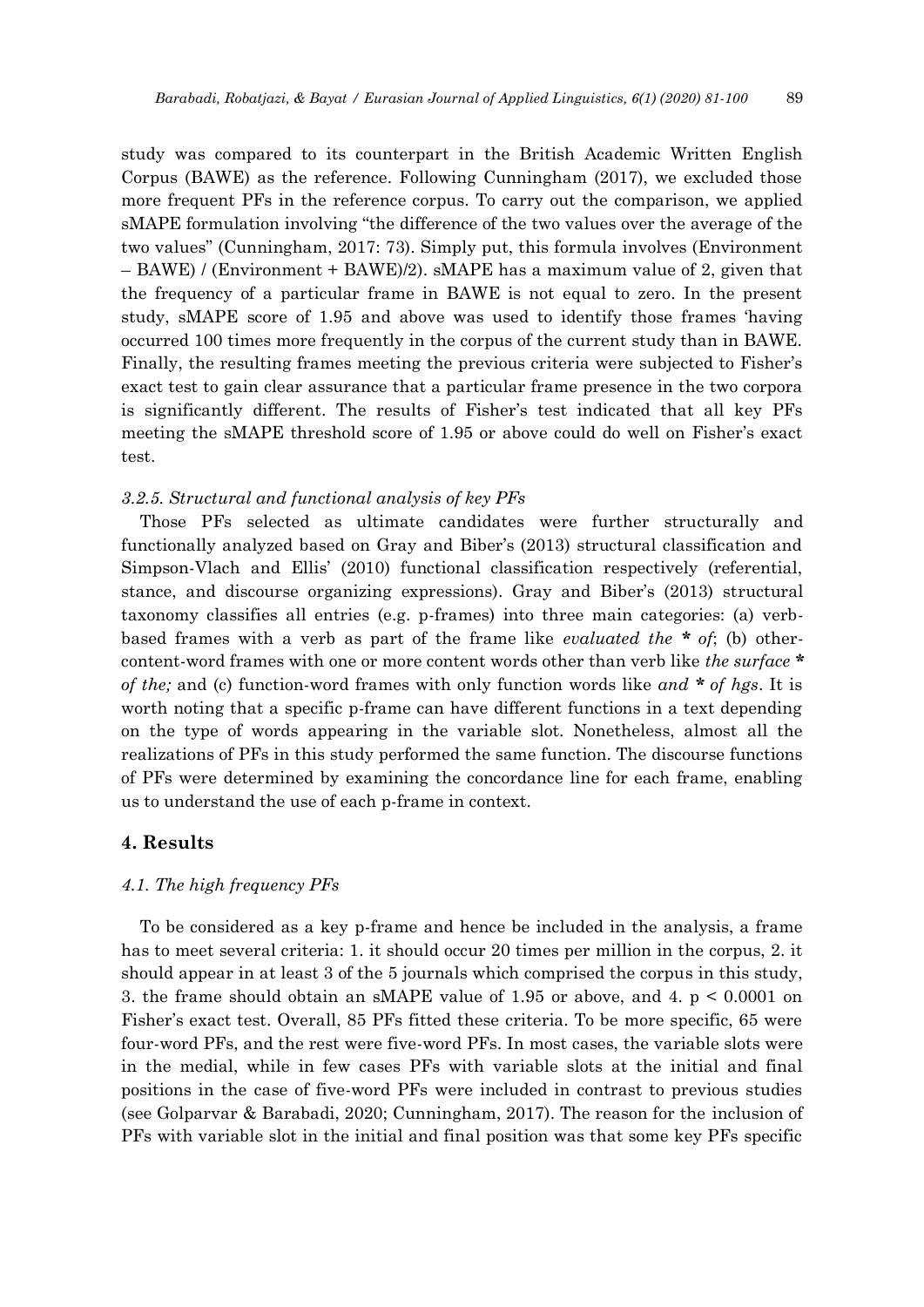to the field of environment would have been missed out if we had included PFs with only medial variable slot. Table 2 presents 10 four-word PFs:

| P-frame                | Frequency | Fillers and their frequencies                                                                 |
|------------------------|-----------|-----------------------------------------------------------------------------------------------|
| The * of nitrate       | 84        | Reduction $(24)$ , removal $(18)$ , conversion $(6)$ , use $(6)$ , risk $(4)$                 |
| For * removal of       | 81        | The $(79)$ , effective $(1)$ , cost-efficient $(1)$                                           |
| The * of ZNO           | 75        | Thickness $(8)$ , surface $(7)$ , morphology $(5)$ , doping $(5)$ ,<br>transmittance $(4)$    |
| At the * scale         | 71        | Watershed $(22)$ , global $(8)$ , landscape $(4)$ , lab $(3)$ , pixel $(3)$                   |
| The * surface area     | 56        | Specific $(13)$ , large $(7)$ , biochar $(6)$ , high $(3)$ , total $(3)$                      |
| To * climate change    | 18        | Modest $(4)$ , mitigate $(3)$ , near-term $(2)$ , combat $(2)$ , predict $(1)$                |
| Desorption of * from   | 17        | Contaminants $(6)$ , hms $(2)$ , phenanthrene $(2)$ , pahs $(2)$ ,<br>adsorbate (1)           |
| The * of deforestation | 17        | Location $(3)$ , prevalence $(2)$ , intensity $(1)$ , quantity $(1)$ ,<br>perspective (1)     |
| The * of pathogens     | 17        | Number $(4)$ , concentration $(3)$ , mobilization $(2)$ , quantity $(1)$ ,<br>transport $(1)$ |
| Of * hydropower plants | 17        | Small $(10)$ , multiple $(3)$ , large $(2)$ , the $(1)$ , diversion $(1)$                     |
|                        |           |                                                                                               |

Table 2 List of 10 Four-word PFs Along with Their Selected Fillers

As shown in Table 2, *the \* of nitrate* is the most frequent four-word p-frame in the corpus with 84 occurrences. The word *reduction* is the most frequent filler of this pframe with 24 occurrences. That is, the sequence *the reduction of nitrate* marks the most frequent appearance of this p-frame. Other realizations of this p-frame include *the removal of nitrate*, *the conversion of nitrate*, *the risk of nitrate*, etc. *The \* of deforestation* is another four-word phraseological sequence which is filled by words such as *location, prevalence, intensity, quantity*, and *perspective*. As can be observed in Table 2, these four-word PFs deal with a range of issues in the field of environment such as chemicals *(the reduction/removal/conversion/use of nitrate – the presence/ addition/ mineralization/ effect of citric- the conversion/ modification/ solubility/ identification of chitosan)*, chemical processes (*desorption of contaminants/ hms/ phenanthrene/ pahs/ adsorbate from*), environmental phenomena (*the location/ prevalence/ intensity/ quantity/ perspective of deforestation – to mitigate/ combat/predict/absorb climate change*), and bacteria and viruses (*the number/ concentration/ mobilization/ quantity/ transport of pathogens*). Similar issues were also raised in five-word PFs. Table 3 presents 10 five-word PFs: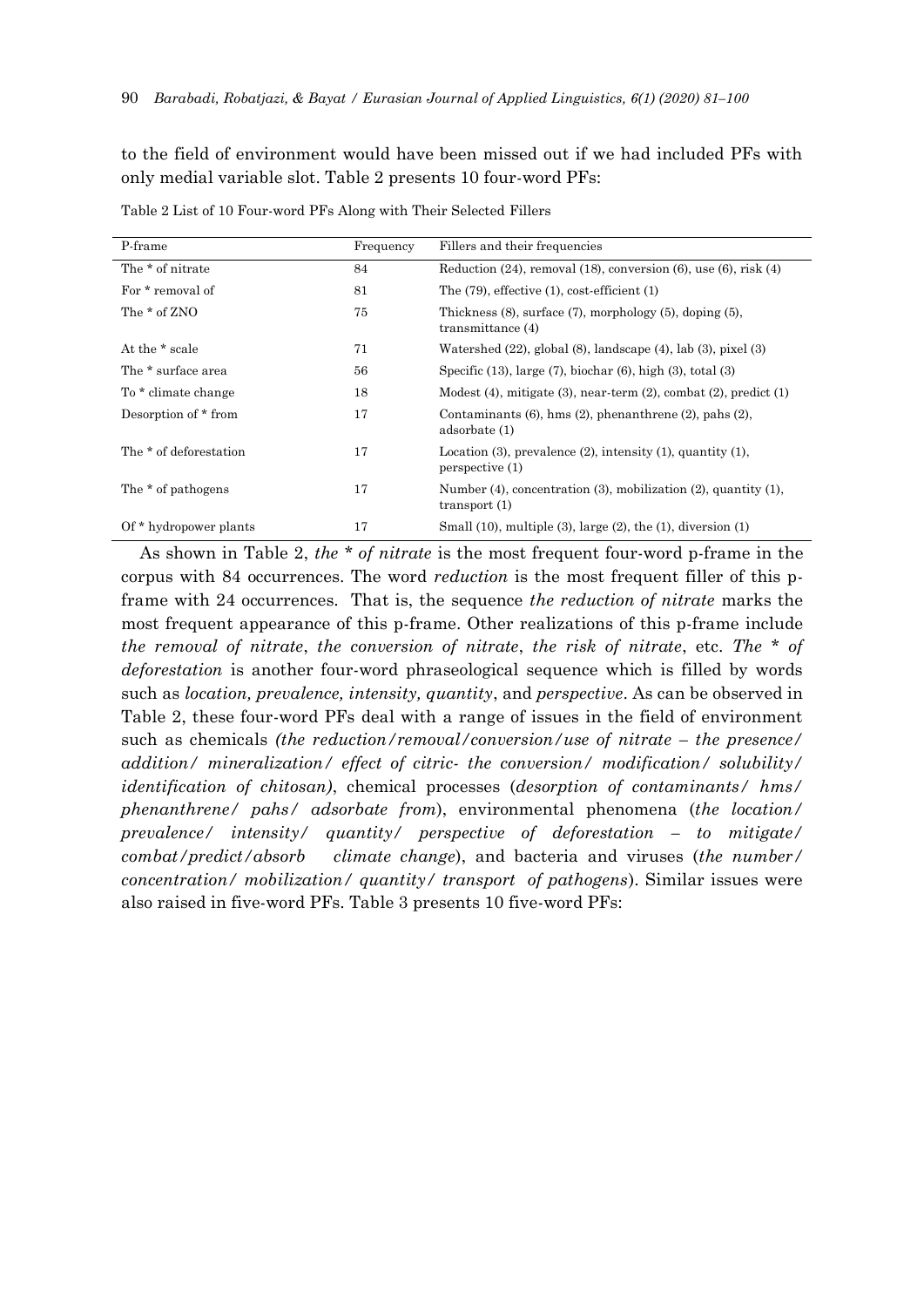| P-frame                 | Frequency | Fillers and their frequencies                                                                    |  |
|-------------------------|-----------|--------------------------------------------------------------------------------------------------|--|
| *For the removal of     | 79        | Absorbents $(6)$ , chitosan $(5)$ , disinfection $(4)$ , method $(4)$ ,<br>pathway(2)            |  |
| *on the surface of      | 51        | Absorbed $(5)$ , coating $(4)$ , deposited $(2)$ , obtained $(1)$ loaded $(1)$                   |  |
| The * capacity of the   | 37        | Absorption $(17)$ , nitrate $(2)$ , discharge $(2)$ , buffering $(2)$ , sink<br>(1)              |  |
| The effect of * on      | 35        | Temperature $(9)$ , rhamnolipids $(4)$ , OAs $(2)$ , warming $(2)$ ,<br>biogas $(2)$             |  |
| The surface * of the    | 32        | Area $(21)$ , properties $(2)$ , functionality $(1)$ , energy $(1)$ ,<br>morphology $(1)$        |  |
| *of the hyporheic zone  | 32        | Degradation $(4)$ , impact $(4)$ , size $(2)$ , location $(2)$ , volume $(2)$                    |  |
| The * of the absorbent  | 32        | $Cost(4)$ , preparation (4), pore (3), activation (3),<br>characteristics $(2)$ , basicity $(2)$ |  |
| The * properties of the | 30        | Electrical (4), mechanical (3), physicochemical (3), sensory<br>$(2)$ , surface $(2)$            |  |
| The * of the sludge     | 29        | Activation $(9)$ , carbonization $(4)$ , conversion $(2)$ , disposal $(2)$ ,<br>preparation (1)  |  |
| *in the great lakes     | 21        | Production $(3)$ , periphyton $(2)$ , concentration $(2)$ , scale $(1)$ ,<br>value $(1)$         |  |

Table 3. List of 10 Five-word PFs Along with Their Selected Fillers

As can be observed in Table 3, the p-frame *absorbents for the removal of* occurs the most among the five-word sequences. Other realizations of this p-frame are *chitosan for the removal of, disinfection for the removal of, method for the removal of,* and *pathway for the removal of*. The sequence *the \* capacity of the* is another frequent fiveword p-frame whose fillers include words such as *absorption, nitrate, discharge, buffering,* and *sink*. A good example of five-word p-frame with variable slot at the final position is the sequence *the concentration of the \** which is filled by nouns such as *stimulus, precursor, surfactant,* and *biomass*. A detailed examination of five-word PFs indicated that a range of topics such as natural places (*Degradation/ impact/ size/ location of the hyporheic zone*), causal and effect relationship especially related to environmental phenomena (*the effect of temperature/ rhamnolipids/ OAs/ warming/ biogas on*), and chemicals (*the cost/ preparation/ pore/ activation/ characteristics/ basicity of the absorbent*). A close examination of the range of topics dealt with in all PFs in this study indicates that a very specialized domain of knowledge which is highly discipline-specific is emphasized. This discipline-specific phraseological sequence can be helpful for academics involved in this particular community of practice.

#### *4.2. Structural analysis*

Establishing the structure of PFs identified in the previous sections involved analyzing the type of words constituting each p-frame. As demonstrated in Table 4, the most dominant and frequent type of p-frame in terms of structure is related to content words in both four-word and five-word PFs with 91% and 80% respectively. The next dominant category is related to verb-based phraseological items comprising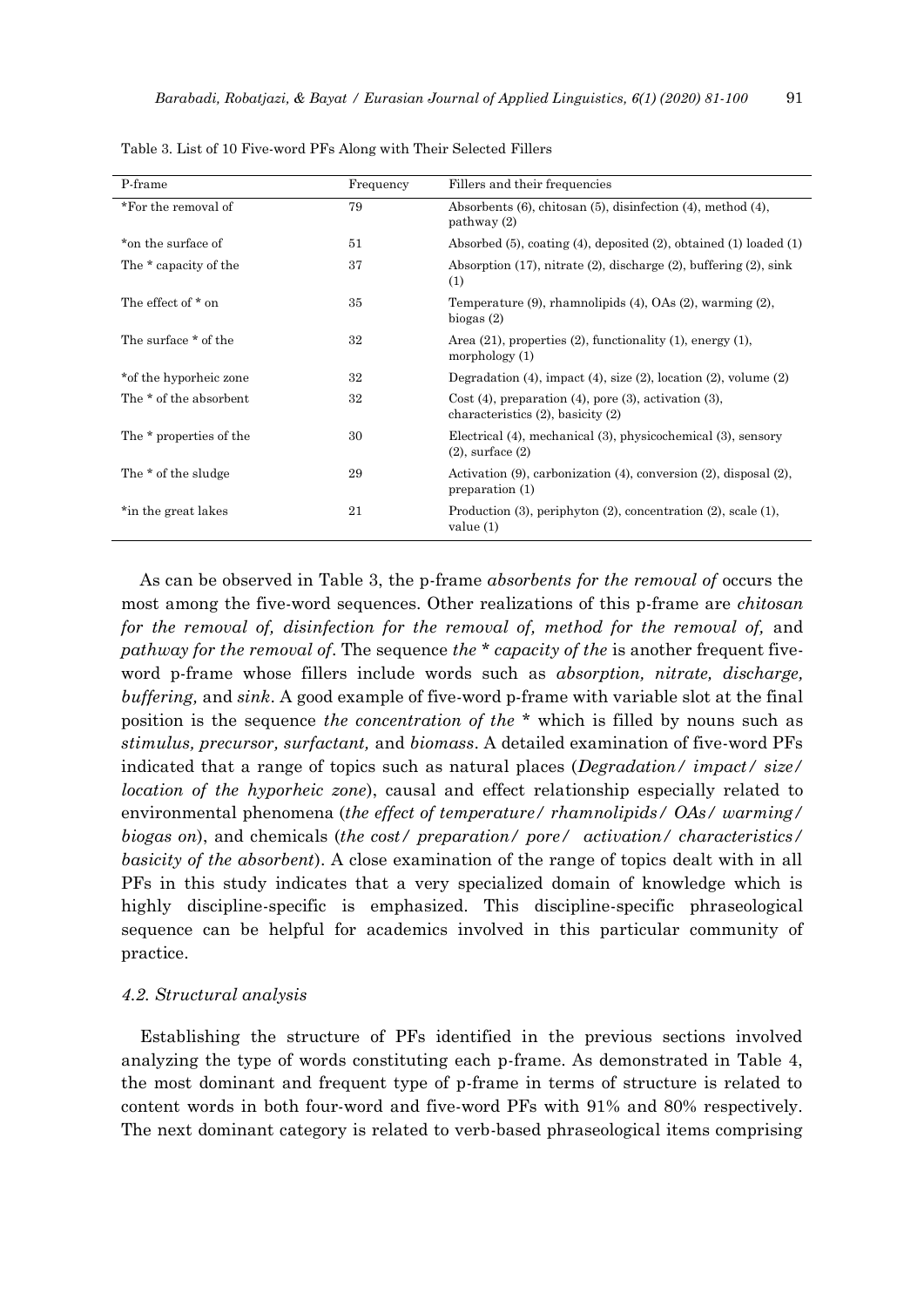7.7% of four-word PFs and 20% of five-word PFs. Finally, the least frequent type of phraseological items was related to function word frames.

| Length     | Verb-based frames |    | Other content word frames | Function word frames |
|------------|-------------------|----|---------------------------|----------------------|
| 4-word PFs | 7.7%              | 59 | 91%                       | .53%                 |
| 5-word PFs | 20%               |    | 80%                       |                      |

Table 4 The Structural Categories of PFs

The following section presents one example of 4 and 5-word PFs for each structural category. However, in the case of five-word sequences, there is no instance of functionword p-frame.

A. Verb-based PFs

Evaluated the **performance/effect/feasibility** of (4-word p-frame)

Attributed to the **formation/production/presence** of (5-word p-frame)

B. Other content word PFs

The **maximum/highest/increased/areal** current density (4-word p-frame)

The surface **area/properties/functionality** of the

*C. Function word PFs*

And **dissolution/quantification/methylation** of hgs (4-word p-frame)

## *4.3. Functional analysis*

Table 5 reports the distribution of four-word and five-word PFs by prominent function as proposed by Simpson-Vlach and Ellis (2010). For four-word PFs, referential PFs constitute the largest category  $(89.23\% , n = 58)$  while discourse organizing frames come next (10.76%,  $n = 7$ ). Interestingly, there was no instance of stance frames. For five-word PFs, similarly, referential frames constitute the largest category (80%,  $n=16$ ), followed by an equal number of stance frames (10%,  $n = 2$ ) and discourse organizing frames  $(10\%, n = 2)$ .

Table 5 Distribution of PFs by Their Prominent Function

| Length    | Referential | Stance    | Discourse | Total |
|-----------|-------------|-----------|-----------|-------|
| Four-word | 58 (89.23%) |           | 7(10.76%) | 65    |
| Five-word | 16 (80%)    | $2(10\%)$ | $2(10\%)$ | 20    |
| All       | 74 (87%)    | 2(2.35%)  | 9(10.58%) | 85    |

In the following section, we provide some examples of PFs with different prominent functions. Moreover, in order to provide more adequate explanation of functional aspect of the PFs, we tried to present specific examples for the subcategories of the three primary functions. As mentioned earlier, referential frames account for the largest proportion of PFs of articles in Environmental Science. For example, the phraseological sequence *the \* of deforestation* is a referential frame whose fillers (e.g.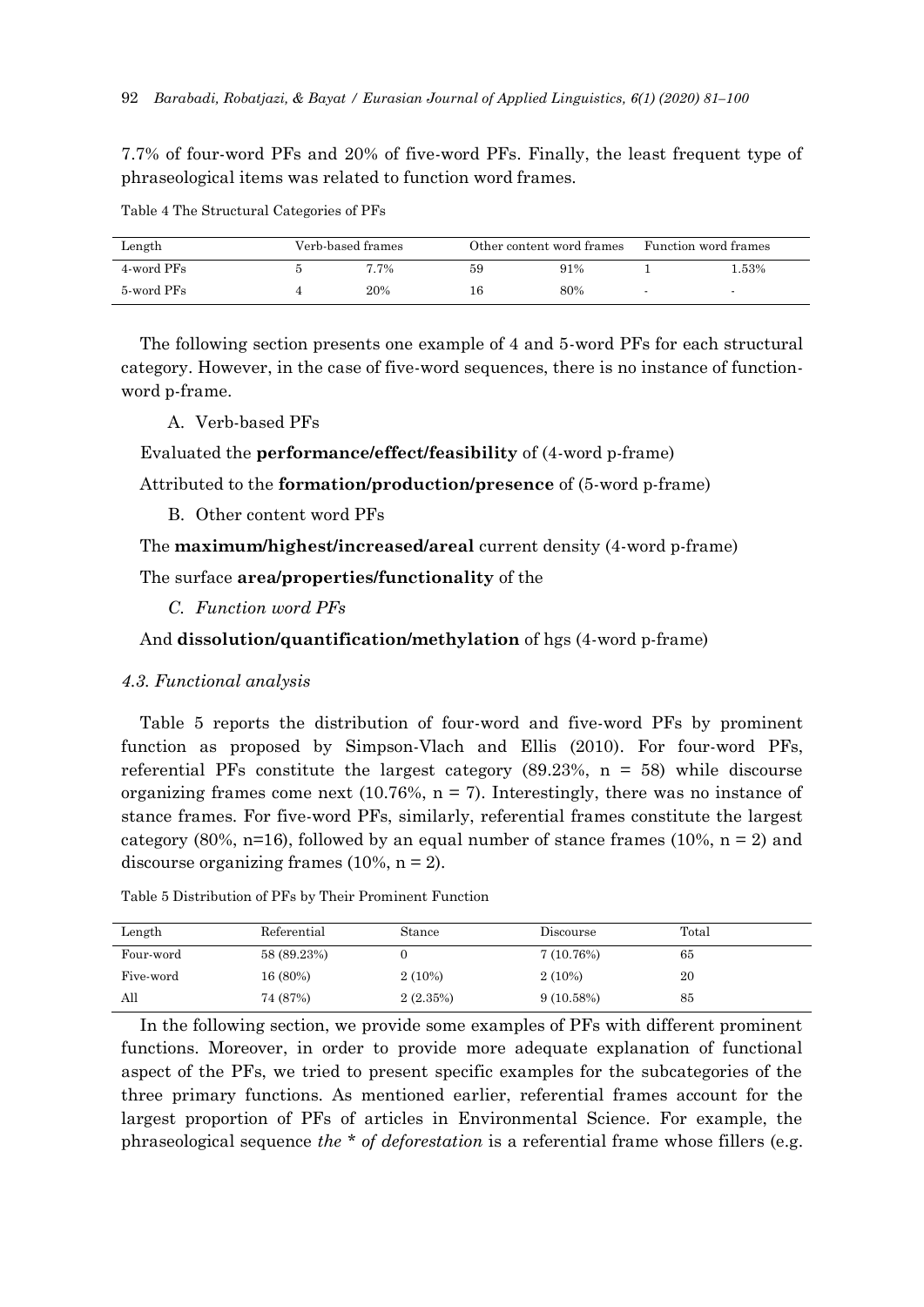location, prevalence, intensity, and quantity) deal with different attributes or aspects of this environmental phenomenon. Example 1 specifies one prominent attribute of *deforestation*. As such, this frame belongs to the specification of attributes which is a subcategory of referential expression. Example 2 also refers to the same functional subcategory among five-word sequences. In this example, the frame specifies one major attribute of *absorbent*.

- …distinction between the definition of a spatial deforestation potential and the estimation of the quantity of deforestation…
- 2. The chemical treatment involves the activation of the absorbent in the presence

*Deictive and locative* frames were the second largest sub-category of referential PFs among both four-word and five-word sequences. These frames refer to "physical locations in the environment (e.g. the real world) or to temporal or spatial reference points in the discourse (e.g. a and b, at this point)" (Simpson-Vlach and Ellis, 2010: 505). Given that our corpus is comprised of articles in the field of environment, deictives and locatives are quite expected. For instance, the phraseological sequence *in the* \* *soil* is a four-word PFs whose different fillers (e.g. rhizosphere, subsurface, bulk, and forest) refer to very specific locations of the soil in the environment. Example 3 demonstrates how this referential sequence makes it possible to know about the exact location of "organic rich material" which is in subsurface soil.

…hot spots of N removal/retention are found especially at the interface between permeable and fine organic rich material *in the subsurface soil*…

The sequence *\* in the great lakes* is five-word p-frame with a deictive and locative function. The slot is filled by words such as *production, periphyton, concentration, health and values*.

These maps incorporate foundational research addressing the relationships between water quality and fish *health in the Great Lakes*

*Identification* and *focus* was another subcategory of referential expressions appearing in our corpus. According to Simpson-Vlach and Ellis (2010), this functional category is prevalent in academic discourse because of the key role that exemplification and identification play in academic speech and wrting. Yet, there were only three instances of this functional category in our corpus. Example 5 reflects a typical expository phrase (e.g. as a robust electrode) whose function is to identify the focus of a previous noun (e.g. The PDMS-CNT).

The PDMS-CNT was used to make the device flexible and also serve *as a robust electrode* on the base of the device.

Stance expressions are the second major functional category examined in this study. This functional category is concerned with one's attitude and perspective toward an idea or proposition in a text. There were only two instances of this functional category among five-word PFs. The p-frame *attributed to the \* of* is a stance expression with an epistemic stance sub-function which is concerned with knowledge claims and demonstration. Example 6 demonstrates how this p-frame mitigates the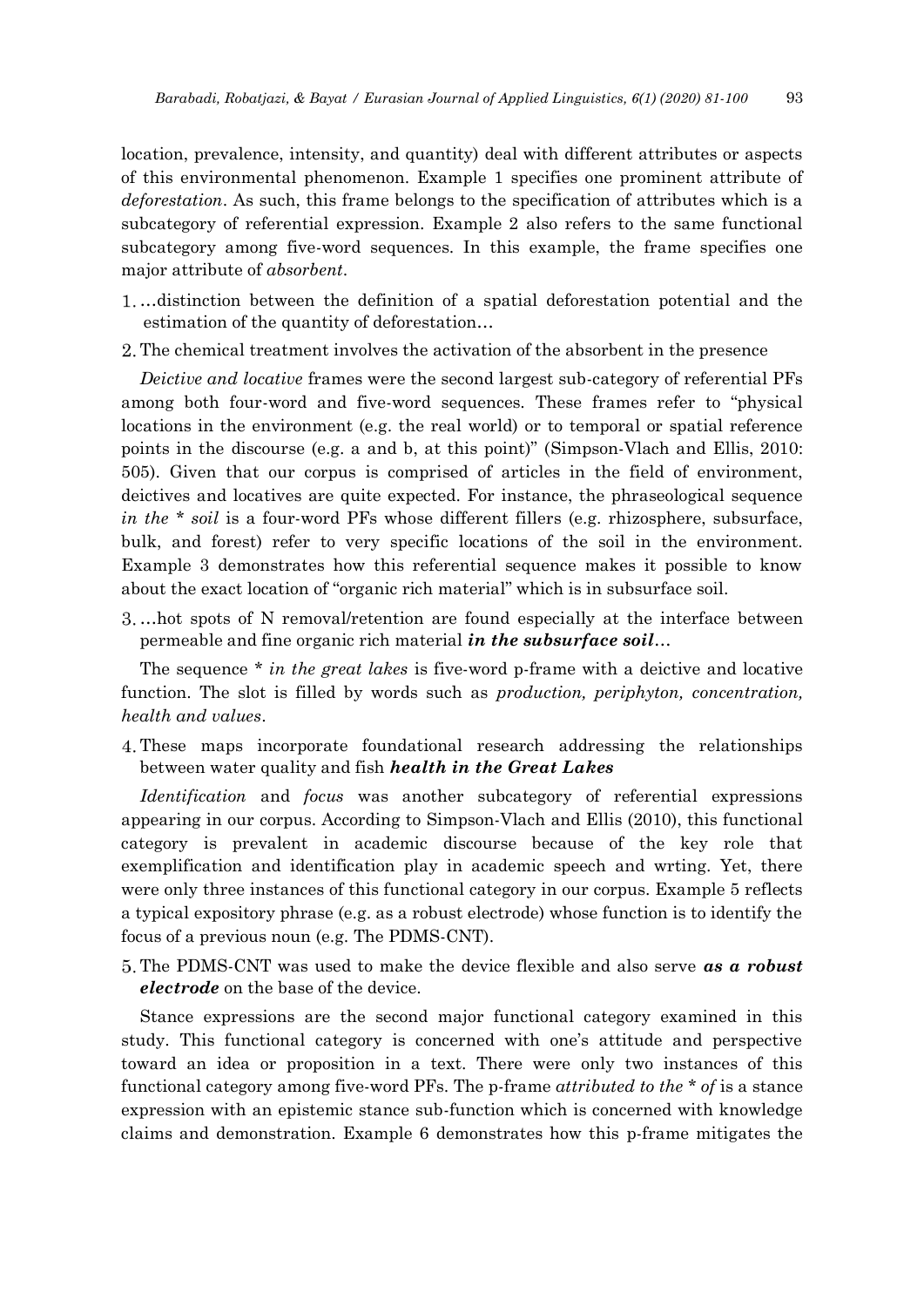knowledge claim concerning the cause of deviation between predicted and experimental data:

The small deviation between predicted and experimental data was *attributed to the differences of* the blade width and chord angle between the model and the actual structure of the impeller.

The third primary functional category investigated in this study is related to *discourse organizing expressions* with topic elaboration as the only subcategory emerged in the data. This subcategory involves phrases that aim at explaining and elaborating an already introduced topic either in cause and effect relationship or noncausal relationship. For instance, the p-frame *evaluated the \* of,* having fillers such as *performance, effect, feasibility,* and *capabilities*, is a discourse organizing expression with a topic elaboration sub-function. Example 7 is a non-causal elaboration p-frame which elaborates a topic previously introduced:

In this sense, Zhu and Feng (2003) *evaluated the capabilities of* mixed anionic.nonionic surfactants in enhancing the water solubility of PAHs.

*The effect of \* on* is another *discourse organizing expression* with a topic elaboration sub-function which explicates the cause and effect relationship. This five-word pframe has fillers such as *temperature, rhamnolipids, warming* and *biogass*. Overall, nine PFs in the corpus had a discourse organizing function all having a topic elaboration sub-function.

*The effect of temperature on* foliar emissions has been extensively explored, but the effect on floral emissions has not, so…

## **5. Discussions and conclusions**

This study aimed at extracting key PFs from a corpus of RAs in Environment Science. The impetus for conducting this research came from recent studies (Cunningham, 2017; Golparvar & Barabadi, 2020; Lu et al., 2018) which demonstrated the variation in p-frame use across a variety of disciplines, genres, and registers. Following Lu et al. (2018), we opted for a fully inductive approach to identify PFs by drawing on all continuous lexical sequences, instead of focusing only on lexical bundles. The use of a set of statistical techniques especially the keyness formula as well as manual analysis yielded 65 four-word key PFs and 20 five-word key PFs. These PFs were then analyzed structurally based on Gray and Biber's (2013) structural taxonomy and functionally based on Simpson-Vlach and Ellis' (2010) functional classification.

The results of this study indicated that the vast majority of both four-word and fiveword PFs were related to content word frames especially nouns in their core such as *the \* of the sludge* with fillers like *activation, preparation, pore* and *cost*. This facet of results is supported by findings of Lu et al. (2018) and Golparvar and Barabadi (2020) in which content word phraseological frames were more dominant in their corpora than verb-based and functional based frames. However, this finding is not supported by Cunningham's (2017) study in which majority of PFs identified in his corpus of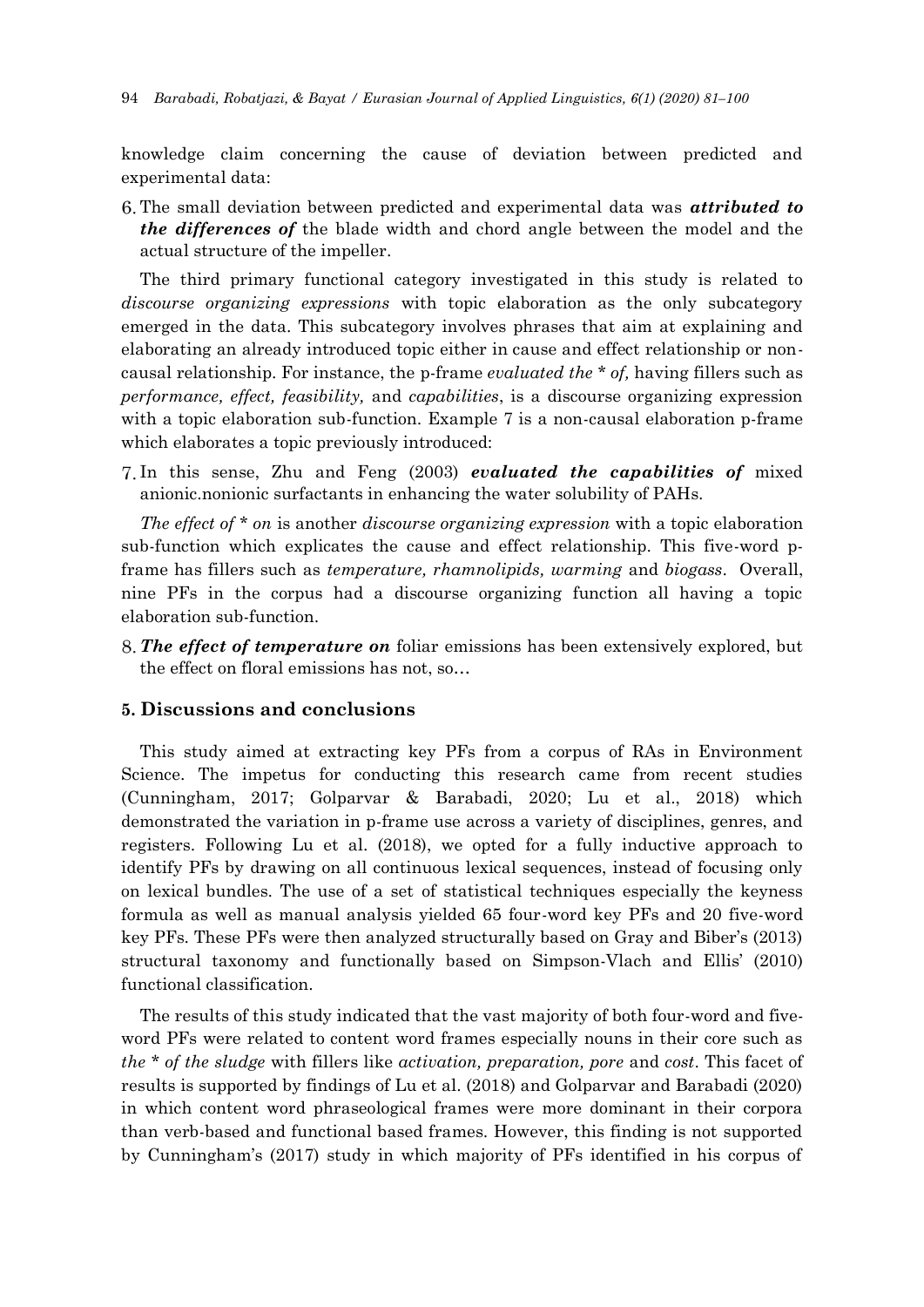mathematics RAs were verb-based. This disparity in findings of Cunningham's (2017) and other studies (Golparvar and Barabadi, 2020; Lu et al., 2018) including the present study can be attributed to the fact that "…even within the highly controlled genre of published research articles, mathematics seems different" (Cunningham, 2017: 71). The extensive use of nouns in PFs can be an indication that academic writing is more compressed structurally (Biber & Gray, 2010). In fact, the heavy use of nouns in PFs is likely to make the academic texts more challenging and hence more difficult to comprehend (Fang, Schleppegren, & Cox, 2006).

Besides, the prevalence of content word PFs as found in this study does not support Gray and Biber's (2013) findings where there was a heavy reliance on function-word frames in the corpus of academic books and RAs. This inconsistency can be attributed to the use of keyness measure for identifying key PFs in the current study. The initial candidate PFs extracted through kfNgram resulted in many phraseological sequences that were function-word or verb-based frames. However, after employing the keyness measure, many of these function-word and verb-based frames were left out since such frames did not meet the keyness criterion, and hence they were not identified as key PFs distinctive of environment texts. It seems that when the keyness criterion is taken into account, nominal sequences have a higher chance of being included as a key p-frame at least in the corpus of this study.

As for the functions of PFs, the results of the study indicated that referential frames were the most prevalent and stance frames were the least among both four and five-word phraseological sequences. Particularly, specification of attributes was the most common sub-category of referential frames. Such phraseological sequences aim at framing both concrete and abstract entities. For example, the p-frame *the \* of deforestation* with fillers such as *location, prevalence, intensity,* and *quantity* deal with different attributes of deforestation. Simpson-Vlach and Ellis (2010) state that specification of attributes is the largest pragmatic sub-category for all academic phrases both in written and spoken genres. This finding is consistent with those of previous research on the discourse functions of phraseological sequences in academic writing (Chen & Baker, 2010; Golparvar and Barabadi, 2020; Le et al., 2018). Another dominant sub-category of referential expression in our corpus was related to deictives and locatives. These frames which refer to physical locations in the environment were the second most frequent among both four and five-word sequences. The prevalence of PFs with this sub-function can be attributed to the specialized content and nature of our corpus which is about environmental issues. It is not surprising that in such a corpus there are references to different physical locations in the environment (e.g. the p-frame *\* in the great lakes* with fillers such as production, periphyton, and concentration).

Another primary function of PFs is related to stance expressions that make up only 2.35% of phraseological sequences in the current study. While stance PFs make up the smallest category in this study, they make up the second largest category in both Lu et al.'s (2018) corpus (i.e. 17.8%) and Golparvar and Barabadi's (2020) corpus (i.e. 18.1%). This discrepancy between our results and those of Lu et al. (2018) and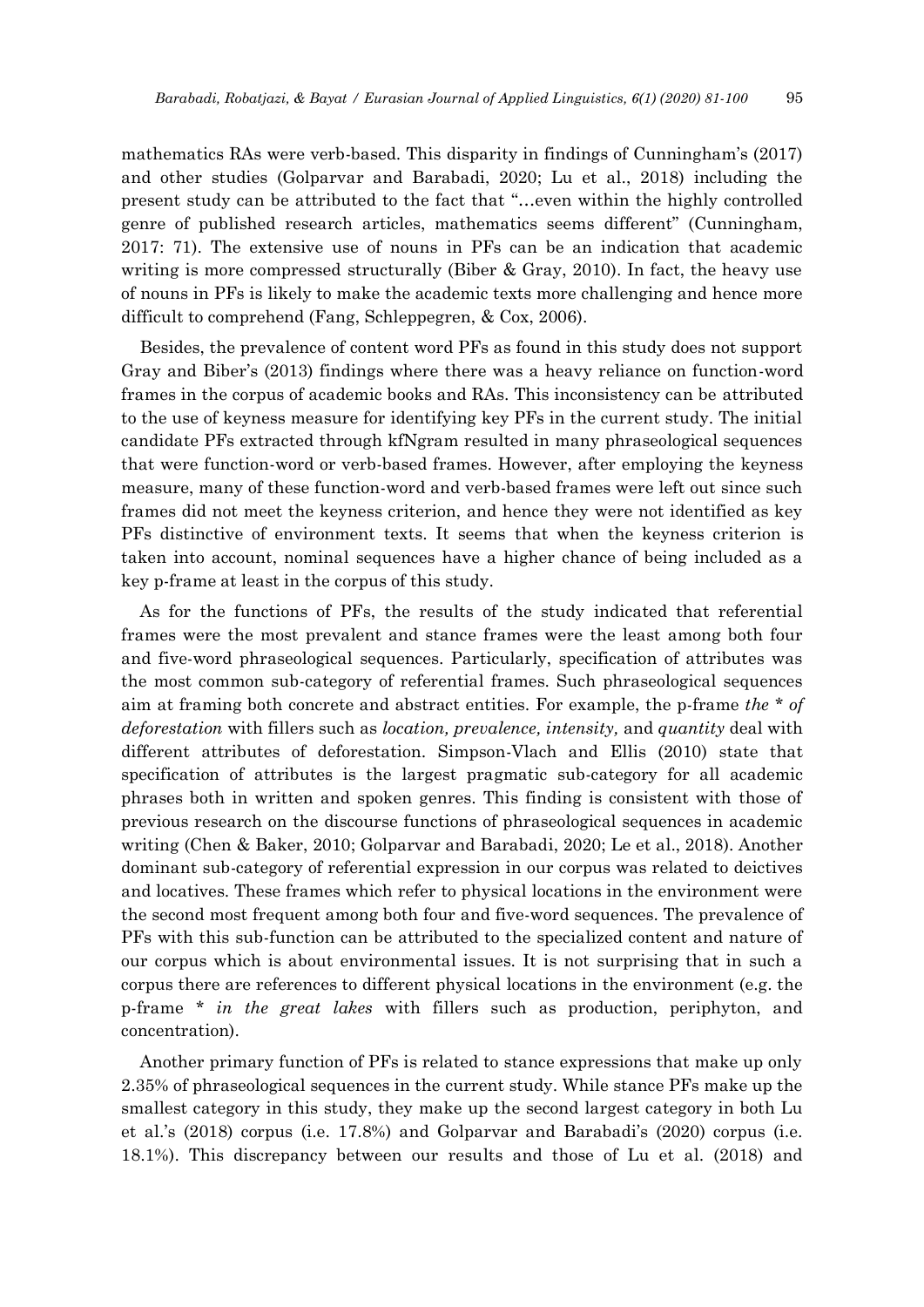Golparvar and Barabadi (2020) can be linked to the different content that makes up these corpora. While our corpus consisted of RAs in Environmental Science (e.g. natural and hard sciences), Lu et al.'s (2018) and Golparvar and Barabadi's (2020) corpora were made up of RAs from social sciences. This discrepancy in the use of stance expressions suggests that stance choices are motivated by disciplinary practices (Hyland & Jiang, 2016). It seems that natural and hard sciences (e.g. environment, biology, electrical engineering) tend to make limited use of stance expressions to create an "author-evacuated" and objective prose. This kind of prose is based on studies which are more empirically grounded and quantitative. In contrast, humanity and social sciences tend to make more extensive use of stance expressions to "…signal their attitudes toward the content of their talk" (Hyland & Jiang, 2016: 3). Thus, it can be argued that writers of RAs in social sciences tend to use stance expressions more extensively to construct a dialogue with their readers and to "…balance claims for significance, originality, and plausibility of their work" (p. 4). On the other hand, writers of natural sciences like Environmental Science make very limited use of stance expressions because they see their work as objective and empirically-grounded and hence feeling no need to persuade their readers of their claims by using stance expressions.

The phraseological patterns demonstrated in this study along with the disciplinary insights obtained from these patterns can help EAP instructors and material developers to make more informed decisions when trying to incorporate the phraseology of this particular discipline into ESP/EAP materials (Cunningham, 2017; Gilmore & Miller, 2018). Specifically, a list of discipline-specific frames can be ideal for teaching ESP courses since such a list can help students arrive at a more accurate understanding of linguistic choices within a specific discipline (Cunningham, 2017). Similarly, Lu et al. (2018) have suggested that such phraseological lists can be employed to enhance EAP students' genre competence by assisting them to notice and analyze the linguistic features (e.g. PFs) that characterize RAs. Given these suggestions, we expect that the list of key PFs in this study will help novice researchers in Environmental Science write academic papers in line with the norms and expectations of their particular community of practice by using this list as a useful reference.

Having derived a list of PFs from a corpus of RAs introductions in six social sciences, Lu et al. (2018) argued that such discipline-specific list of PFs can be pedagogically useful not only to researchers and instructors but also to student writers. Previous research (Alhassan & Wood, 2015; Ding, 2007; Jones & Haywood, 2004) has demonstrated that formulaic sequences can play an important role in enhancing L2 learners' academic writing skills since such phraseological sequences constitute a large proportion of written discourse. Corpus-based evidence suggests that academic writing abounds with formulaic sequences (Bestgen, 2017; Boers & Lindstromberg, 2012; Ellis, Simpson-Vlach & Maynard, 2008). Such a view of academic discourse suggests that mastery of academic writing goes beyond learning only lexicon and syntax. L2 learners need to develop a rich repertoire of formulaic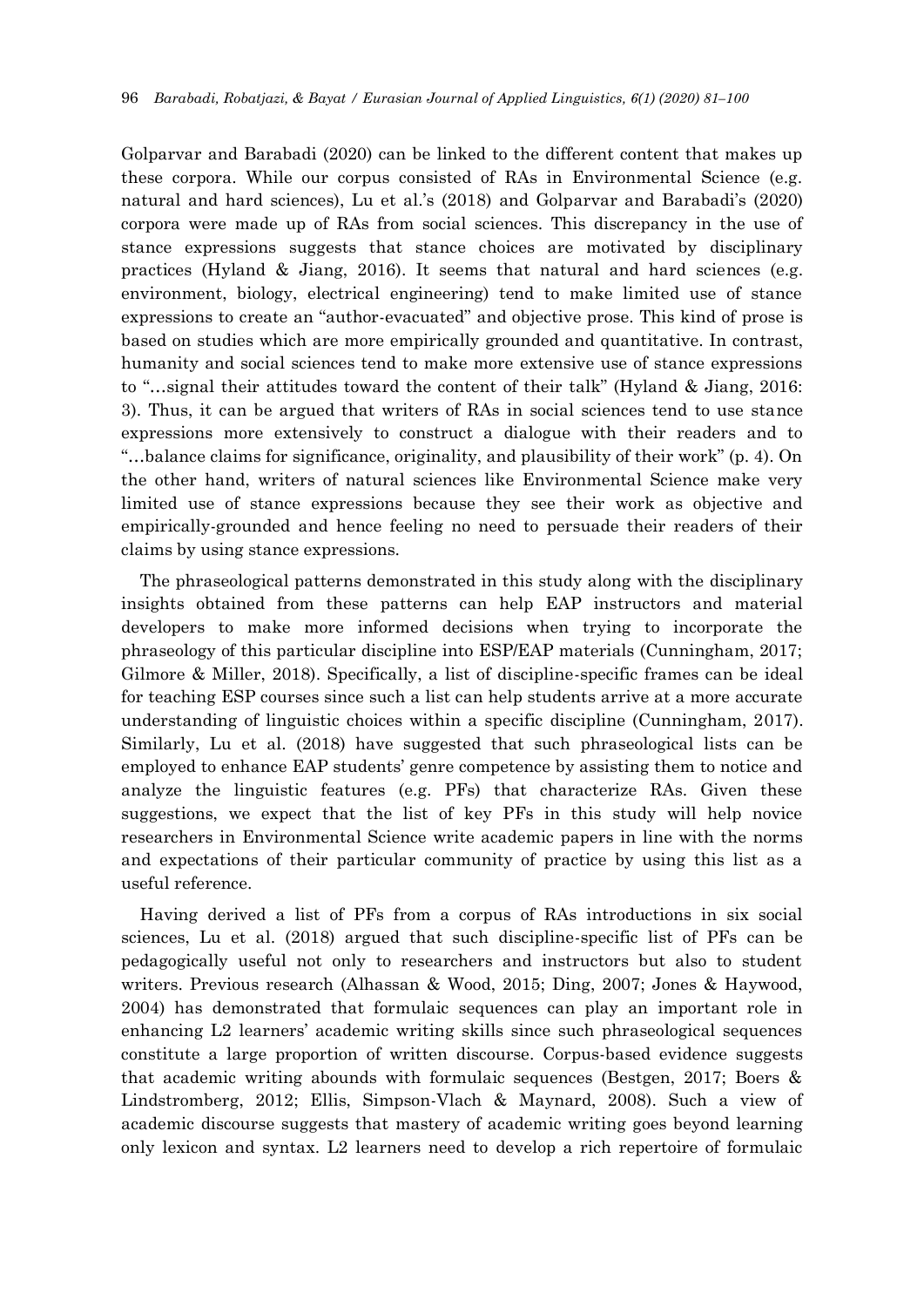sequences such as key PFs which are considered the cornerstone of academic discourse (Biber, 2006; Lewis, 2000; Martinez & Schmitt, 2012). In case of PFs, it can be argued that they can enhance learners' writing proficiency because they function like frames on which L2 learners may draw when embarking on a writing task. Li and Schmitt (2009) have suggested that one major reason why written texts produced by L2 writers seem unnatural and weird is that such texts lack formulaicity. Indeed, for L2 learners, having a small collection of formulaic sequences poses a serious obstacle to developing a high level of writing proficiency because they are likely to overuse this limited repertoire, and hence their writing seems unnatural and strange (Bestgen, 2017). However, it should be noted that mere exposure to formulaic sequences such as PFs may not guarantee their use in writing; L2 learners need explicit instruction to acquire such phraseological sequences, and hence integrate them in their writing (Alhassan & Wood, 2015; Bestgen, 2017). As such, EAP instructors should be encouraged to help their students learn and integrate a large number of formulaic sequences such as key PFs because successful communication in a discipline is to a large extent dependent on mastery of formulaic sequences of that particular discourse (Jones & Haywood, 2004). Thus, our final suggestion is that facilitating L2 learners' development of writing competence requires knowledge of formulaic sequences such as key PFs as it needs knowledge of single-words (Bestgen, 2017).

In the present study, the use of keyness criterion led to a significant drop in PFs selected in the final list. Future studies can drop this criterion to allow for the inclusion of more PFs. Our concern is particularly that the use of a mathematical formula like keyness might lead to the exclusion of some useful PFs. Other researchers can simply use the output of kfNgram software and then a panel of experts can decide whether a specific p-frame belongs to a particular discipline or not. Furthermore, future researchers can investigate specific PFs in different sections of RAs separately. Given that each section of RAs has its own moves and steps, identifying PFs of specific sections of RAs can be insightful both for EAP instructors and students. Finally, future research can examine the pedagogical usefulness of phraseological list in this study in actual writing classes.

#### **References**

- AlHassan, L., & Wood, D. (2015). The effectiveness of focused instruction of formulaic sequences in augmenting L2 learners' academic writing skills: A quantitative research study. *Journal of English for Academic Purposes, 17*, 51-62.
- Anthony, L. (2014). *Antconc 3.2.4m [computer software].* Tokyo, Japan: Waseda University.
- Bestgen, Y. (2017). Beyond single-word measures: L2 writing assessment, lexical richness and formulaic competence. *System*, *69*, 65-78.
- Biber, D., Conrad, S., & Cortes, V. (2004). If you look at…: Lexical bundles in university teaching and textbooks. *Applied linguistics, 25*(3), 371-405.
- Biber, D. (2006). *University language: A corpus-based study of spoken and written registers*. Amsterdam: John Benjamins.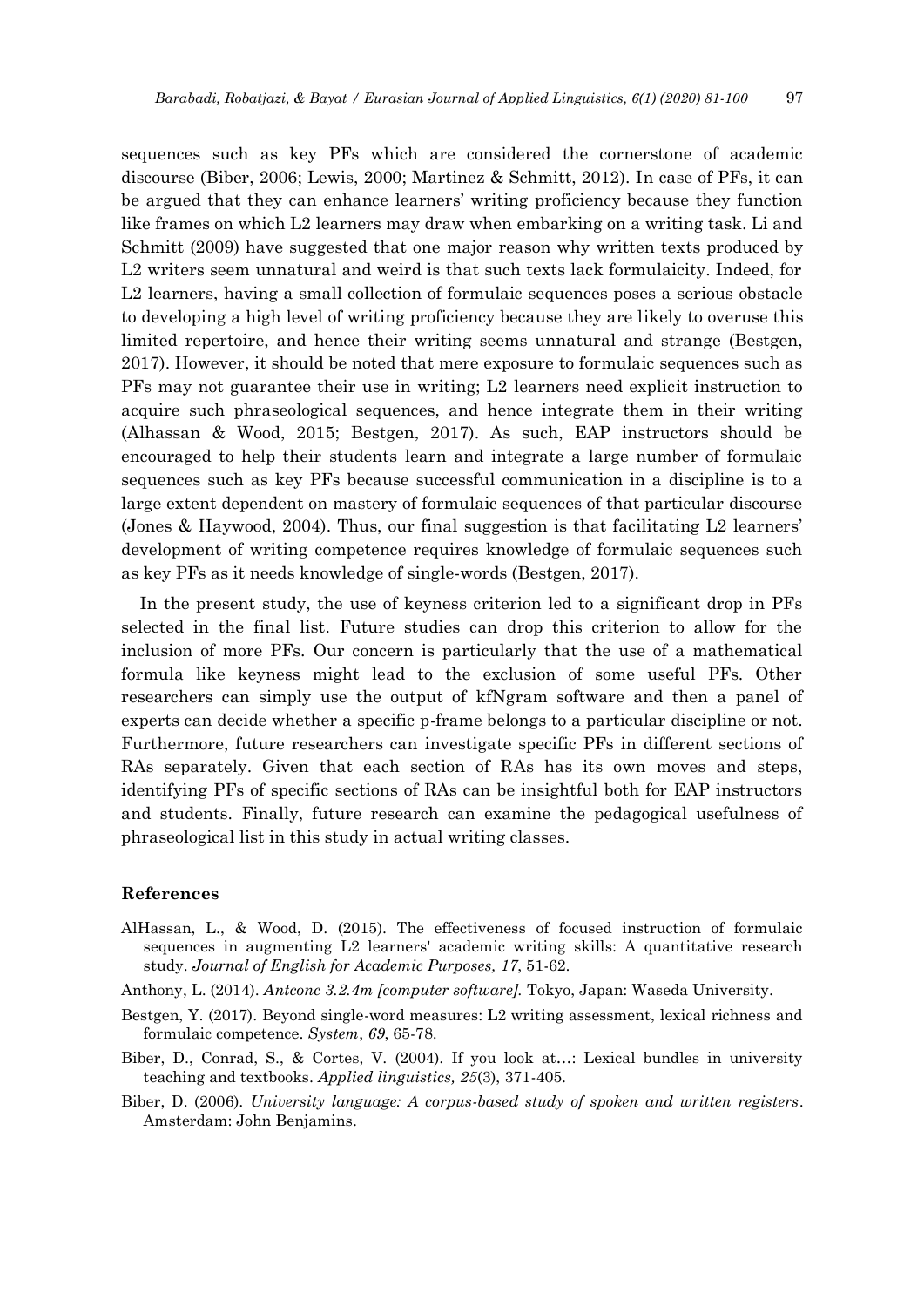- Biber, D. (2009). A corpus-driven approach to formulaic language in English: Multi-word patterns in speech and writing. *International Journal of Corpus Linguistics, 14* (3), 275- 311.
- Biber, D., & Gray, B. (2010). Challenging stereotypes about academic writing: Complexity, elaboration, explicitness. *Journal of English for Academic Purposes*, *9*(1), 2–20.
- Biber, D., Johansson, S., Leech, G., Conrad, S., & Finegan, E. (1999). *Longman Grammar of Spoken and Written English.* London: Longman.
- Boers, F., & Lindstromberg, S. (2012). Experimental and intervention studies on formulaic sequences in a second language. *Annual Review of Applied Linguistics, 32*, 83-110.
- Chen, Y. H., & Baker, P. (2010). Lexical bundles in L1 and L2 academic writing. *Language Learning & Technology*, *14*(2), 30–49.
- Cheng, W., Greaves, C., & Warren, M. (2006). From n-gram to skipgram to concgram. *International Journal of Corpus Linguistics, 11*(4), 411-43.
- Cunningham, J. K. (2017). A phraseological exploration of recent mathematics research articles through key phrase frames. *Journal of English for Academic Purposes, 25*, 71-83.
- Ding, Y. (2007). Text memorization and imitation: the practices of successful Chinese learners of English. *System, 35*(2), 271-280.
- Eeg-Olofsson, M., & Altenberg, B. (1994). Discontinuous recurrent word combinations in the London-Lund Corpus. In U. Fries, G. Tottie and P. Schneider (Eds.). *Creating and csing English language corpora: Papers from the fourteenth international conference on English language research on computerized corpora Zurich 1993* (pp. 63-77). Amsterdam: Rodopi.
- Ellis, N. C., Simpson-Vlach, R., & Maynard, C. (2008). Formulaic language in native and second language speakers: Psycholinguistics, corpus linguistics, and TESOL. *TESOL Quarterly, 42*(3), 375-396.
- Fang, Z., Schleppegrell, M., & Cox, B. (2006). Understanding the language demands of schooling: nouns in academic registers. *Journal of Literacy Research, 38*(3), 247–273.
- Firth, J. R. (1957). A synopsis of linguistic theory, 1930-1955. *Studies in Linguistic Analysis* (pp. 1-32). Oxford: Blackwell.
- Fletcher, W. H. (2006). *Phrases in English*. Retrieved fro[m http://phrasesinenglish.org/.](http://phrasesinenglish.org/)
- Fletcher, W. H. (2002–2007). *KfNgram*. Annapolis: USNA. Retrieved from <http://www.kwicfinder.com/> kfNgram/kfNgramHelp.html.
- Fletcher, W. H. (2011). *KfNgram*. Annapolis, MD: USNA.
- Forchini, P., & Murphy, A. (2008). N-grams in comparable specialized corpora: Perspectives on phraseology, translation, and pedagogy. *International Journal of Corpus Linguistics, 13*(3), 351-367.
- Forsyth, R. S., & Grabowski, L. (2015). Is there a formula for formulaic language? *Poznan Studies in Contemporary Linguistics.* Retrieved from [https://www.researchgate.net/publication/287157710.](https://www.researchgate.net/publication/287157710)
- Fuster-Márquez, M. (2014). Lexical bundles and phrase frames in the language of hotel websites*. English Text Construction, 7*(1), 84-121.
- Fuster-Márquez, M., & Pennock-Speck, B. (2015). Target frames in British hotel websites. *International Journal of English Studies, 15*(1), 51-69.
- Garner, R. J. (2016). A phrase-frame approach to investigating phraseology in learner writing across proficiency levels. *International Journal of Learner Corpus Research 2*(1), 31–68. **https://doi.org/10.1075/ijlcr.2.1.02garissn 2215–1478/**
- Gilmore, A., & Millar, N. (2018). The language of civil engineering research articles: A corpusbased approach. *English for Specific Purposes*, *51*, 1-17.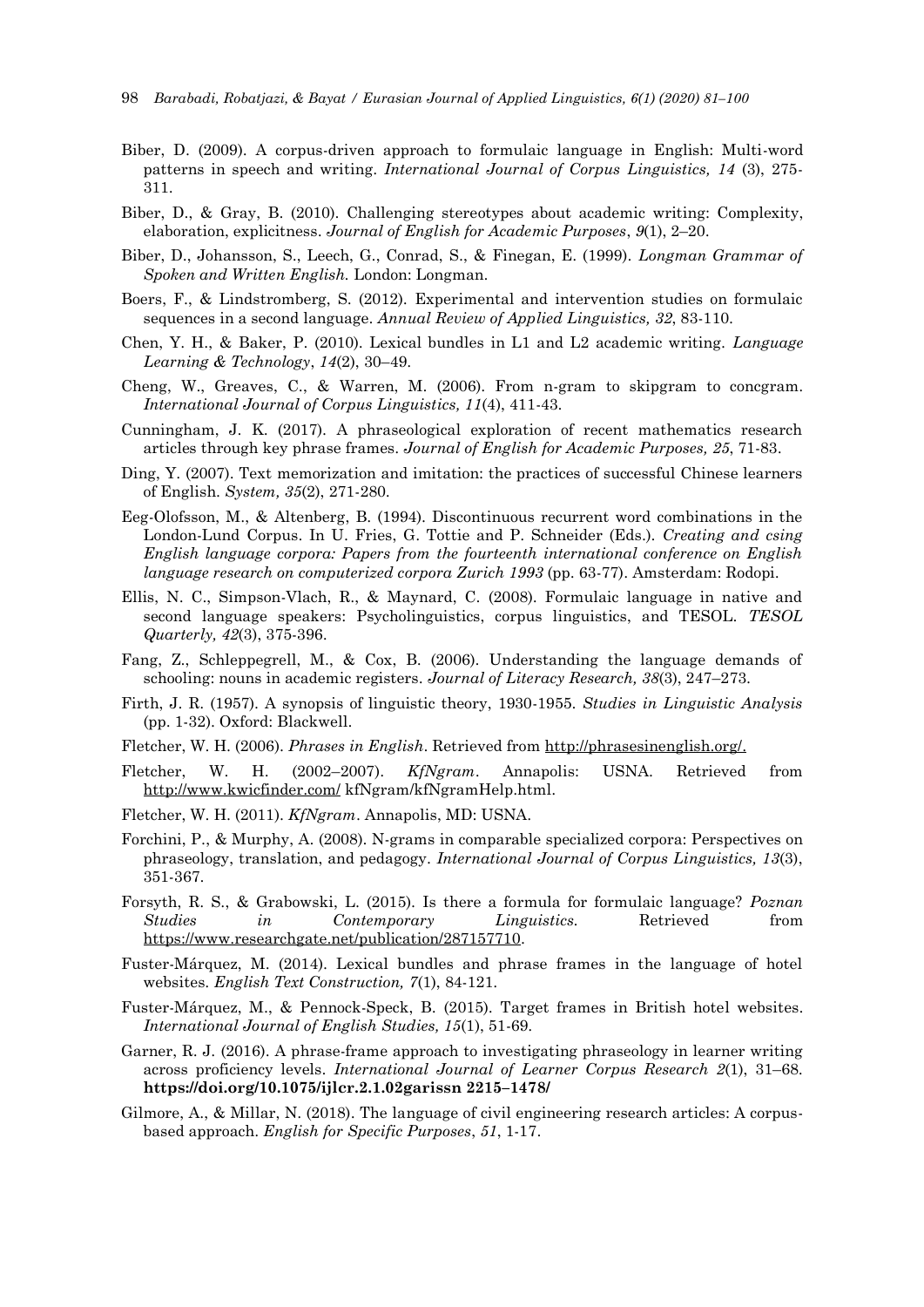- Golparvar, S. E., & Barabadi, E. (2020). Key phrase frames in the discussion section of research articles of higher education. *Lingua*, 102804.
- Grabowski, L (2015). Phrase Frames in English Pharmaceutical Discourse: a corpus-driven study of interdisciplinary register variation. *Research in Language*, *13*(3). **<https://doi.org/10.1515/rela-2015-0025>**
- Gray, B., & Biber, D. (2013). Lexical frames in academic prose and conversation. *International Journal of Corpus Linguistics*, *18*, 109-136.
- Hunston, S. (2002). *Corpora in applied linguistics.* Cambridge: Cambridge University Press.
- Hunston, S. (2008). Starting with the small words: Patterns, lexis and semantic sequences. *International Journal of Corpus Linguistics, 13*(3), 271-295.
- Hyland, K. (2007). Genre pedagogy: Language, literacy and L2 writing instruction. *Journal of Second Language Writing*, *16*(3), 148-164.
- Hyland, K. (2008). As can be seen: Lexical bundles and disciplinary variation. *English for Specific Purposes, 27*(1), 4-21.
- Hyland, K., & Jiang, F. (2016). Change of attitude? A diachronic study of stance. *Written Communication*, *33*(3), 251-274.
- Jalali, H., & Zarei, G. R. (2016). Academic writing revisited: a phraseological analysis of applied linguistics high-stake genres from the perspective of lexical bundles. *The Journal of Teaching Language Skills (JTLS) 7*(4), 87-114. ISSN: 2008-8191.
- Jiang, N., & Nekrasova, T. (2007). The processing of formulaic sequences by second language speakers. *The Modern Language Journal, 91*(3), 433–445**. [https://doi.org/10.1111/j.1540-](https://doi.org/10.1111/j.1540-4781.2007.00589x) [4781.2007.00589x](https://doi.org/10.1111/j.1540-4781.2007.00589x)**
- Jones, M., & Haywood, S. (2004). Facilitating the acquisition of formulaic sequences: an exploratory study in an EAP context. In N. Schmitt (Ed.), *Formulaic sequences: Acquisition, processing, and use* (pp. 269-300). Amsterdam: John Benjamins.
- Lewis, M. (2000). Materials and resources for teaching collocation. In M. Lewis (Ed.), *Teaching collocations: Further developments in the lexical approach* (pp.186-204). Boston, MI: Heinle.
- Li, J., & Schmitt, N. (2009). The acquisition of lexical phrases in academic writing: a longitudinal case study. *Journal of Second Language Writing*, *18*(2), 85-102.
- Lu, X., Yoon, J., & Kisselev, O. (2018). A phrase-frame list for social science research article introductions. *Journal of English for Academic Purposes.* **<https://doi.org/10.1016/j.jeap.2018.09.004>**
- Martinez, R., & Schmitt, N. (2012). A phrasal expressions list. *Applied Linguistics*, *33*, 299- 320.
- O'Keefe, A., McCarthy, M., & Carter, R. (2007). *From Corpus to Classroom. Language Use and Language Teaching*. Cambridge: Cambridge University Press.
- Renouf, A., & Sinclair, J. McH. (1991). Collocational frameworks in English. In K. Aijmer & B. Altenberg (Eds.). *English Corpus Linguistics* (pp. 128-143)*.* London: Longman.
- Römer, U. (2009). The inseparability of lexis and grammar: Corpus linguistic perspectives. *Annual Review of Cognitive Linguistics, 7*, 141–163.
- Römer, U. (2010). Establishing the phraseological profile of a text type: The construction of meaning in academic book reviews. *English Text Construction, 3*(1), 95–119.
- Schmitt, N. (2013). Formulaic Language and Collocation. *The Encyclopedia of Applied Linguistics* (pp. 1-7), Edited by Carol, A. Chapelle: Blackwell Publishing Ltd. **<https://doi.org/10.1002/9781405198431.wbeal0433>**
- Simpson-Vlach, R., & Ellis, N. C. (2010). An academic formulas list: New methods in phraseology research. *Applied linguistics*, *31*, 487-512.
- Sinclair, J. McH. (1991). *Corpus concordance collocation*. Oxford: Oxford University Press.